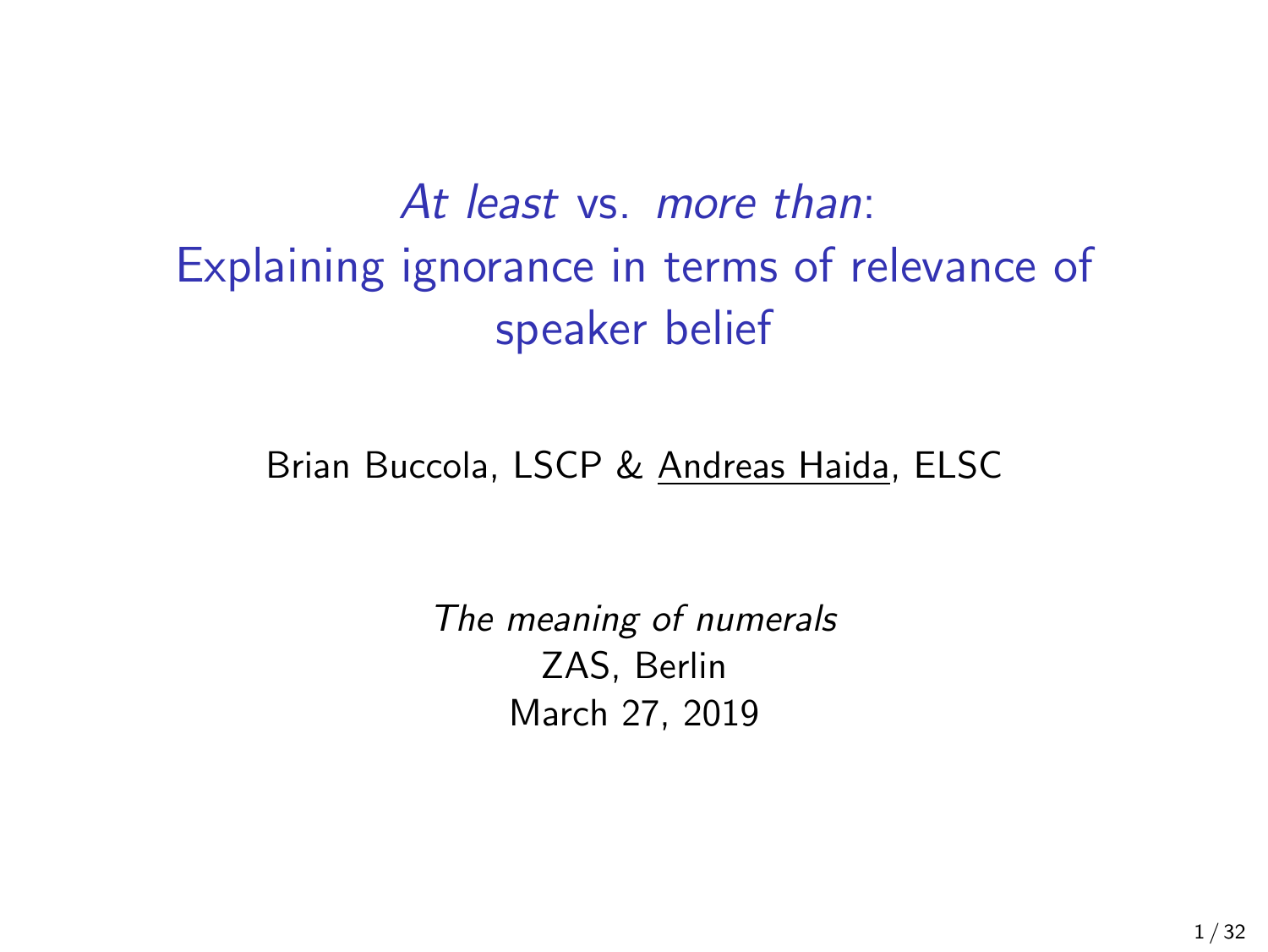# Empirical background: ignorance inferences (IIs)

Nouwen (2010), Nouwen (2015): *at least* obligatorily conveys (speaker) ignorance, while *more than* doesn't.

- (1) a. A hexagon has more than 2 sides.
	- b.  $#A$  hexagon has at least 2 sides.
- (2) a. I own more than 2 dogs.
	- b.  $\#$ I own at least 2 dogs.

We aim to derive the contrast between the (a) and (b) sentences from just the difference in truth-conditional content ('>' vs. ' $\geq$ ') between *more than* and *at least*.

If we succeed, we derive Nouwen (2010)'s class A/class B distinction: the dividing line between the two classes follows the strict/non-strict comparison distinction.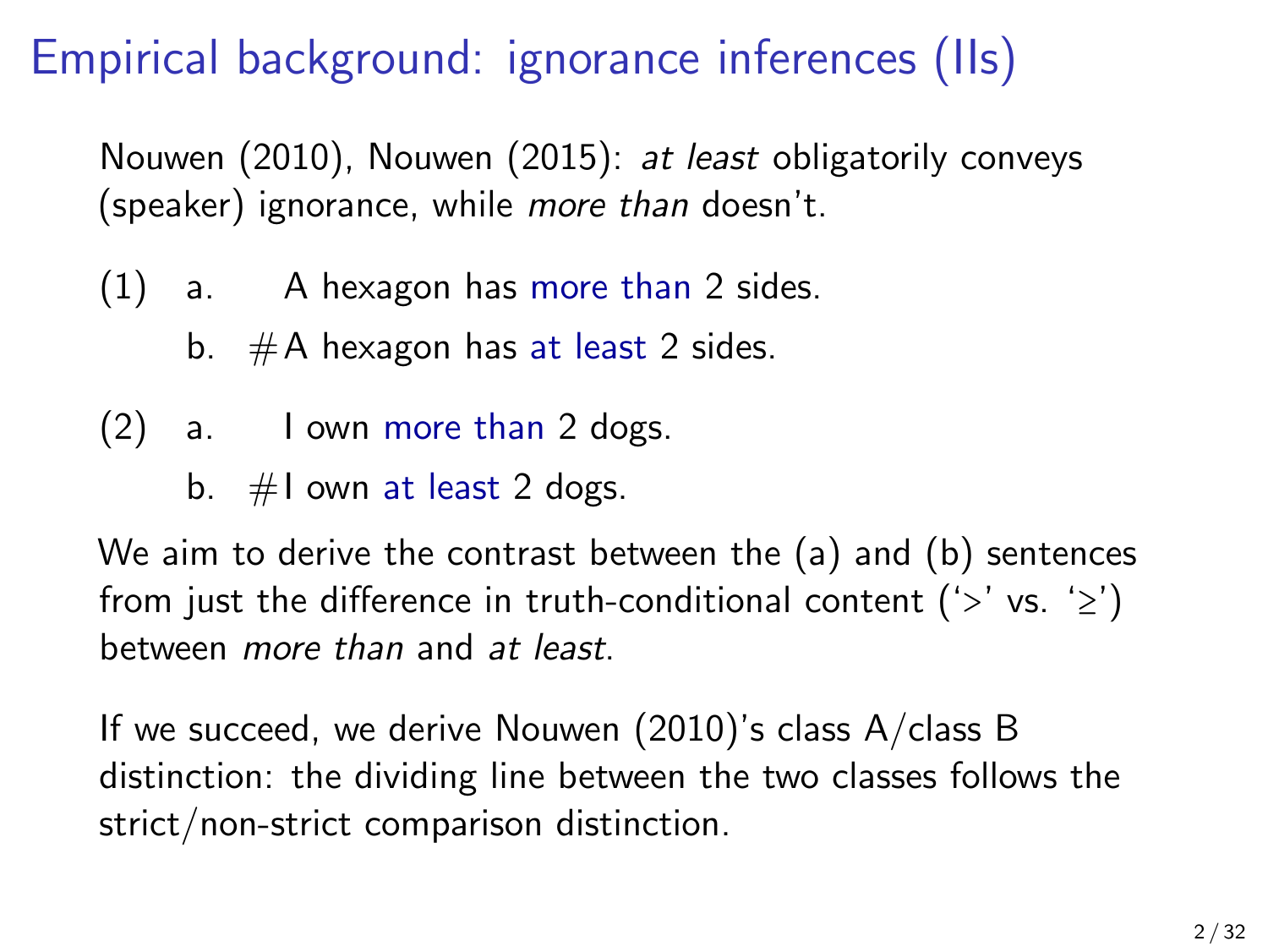## The source of IIs – *or*

Sauerland (2004): IIs arise from symmetric alternatives.

- (3)  $\#$ I own a bird or a cat.  $b \vee c$ 
	- ▸ Alt(*b* ∨ *c*) includes both *b* and *c*.
	- ▸ (*b* ∨ *c*) ∧ { ¬*b* ⇒ *c* ¬*c* ⇒ *b* "Symmetry"

Hence,  $(b \vee c) \wedge \neg b \wedge \neg c \equiv \bot$ .

▸ Therefore, no scalar inferences (SIs) from these alternatives, but epistemic inferences: ¬*Kb* and ¬*Kc*

$$
\star \ \mathsf{K}(b \vee c) \ \wedge \ \left\{ \begin{array}{ccc} \neg \mathsf{K}b & \Rightarrow & \neg \mathsf{K} \neg c \\ \neg \mathsf{K}c & \Rightarrow & \neg \mathsf{K} \neg b \end{array} \right. \qquad \text{``Epistemic symmetry''}
$$

▸ Overall conveyed meaning: *<sup>K</sup>*(*<sup>b</sup>* <sup>∨</sup> *<sup>c</sup>*) <sup>∧</sup> *Ib* <sup>∧</sup> *Ic* <sup>∧</sup>*K*¬(*<sup>b</sup>* <sup>∧</sup> *<sup>c</sup>*) ✓

$$
(I\phi \equiv \neg K\phi \land \neg K\neg \phi)
$$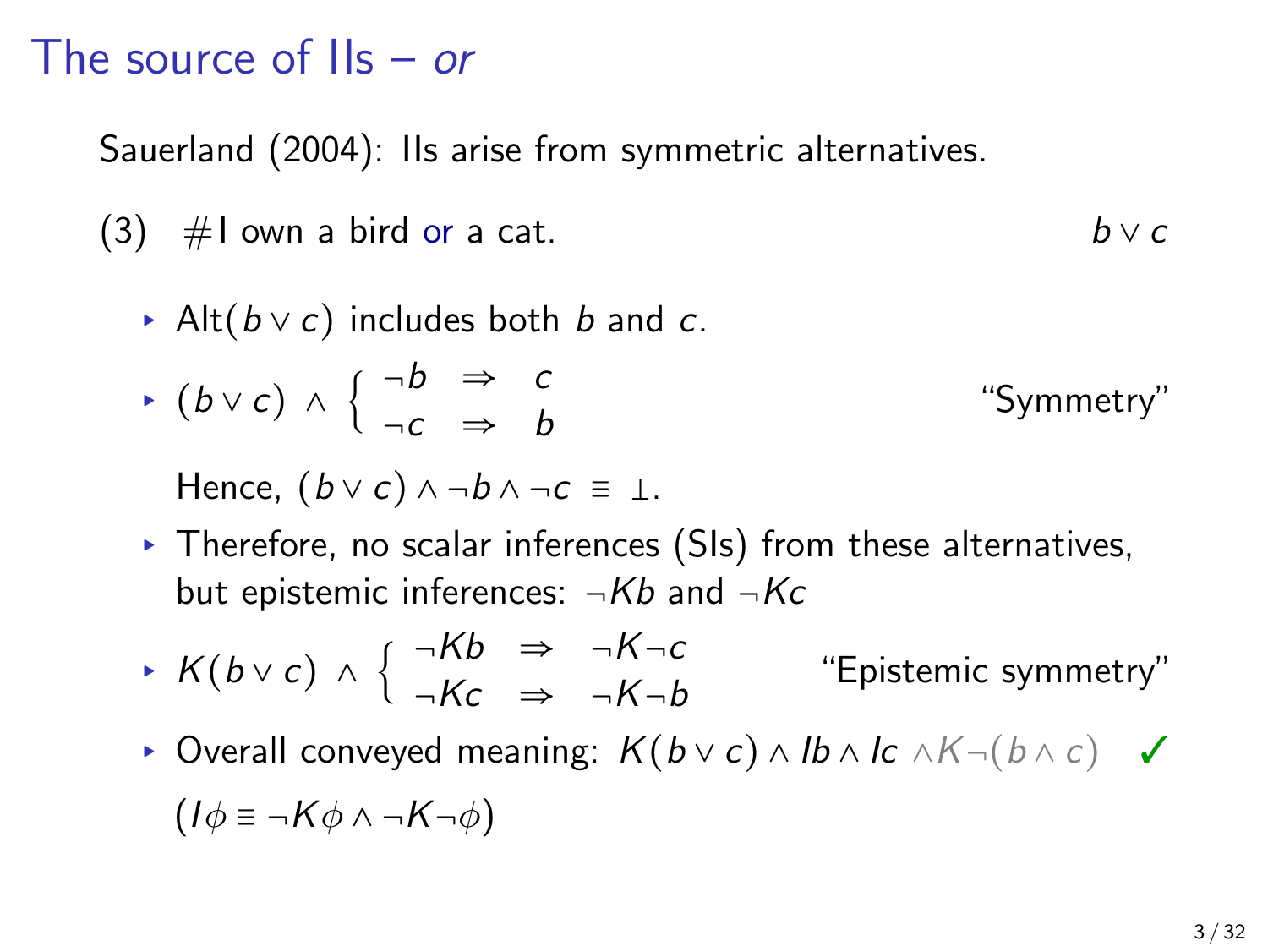# The source of IIs – *at least*

Büring (2008): The same is true for at least.

(2b) I own at least 2 dogs.  $[≥2]$ 

- ▶ Alt $([≥ 2])$  includes both  $[≥ 2]$  and  $[= 2]$ .  $\triangleright$  [≥ 2]  $\wedge$  {  $\neg [ > 2]$   $\Rightarrow$  [= 2]<br> $\Rightarrow$  [> 2]  $\neg$ [=2]  $\Rightarrow$  [>2] Symmetry
	- Hence,  $[2 \ 2] \wedge \neg [3 \ 2] \wedge \neg [4 \ 2] = \bot$ .
- ▸ Therefore, no scalar inferences (SIs) from these alternatives, but epistemic inferences:  $\neg K[>2]$  and  $\neg K[=2]$
- $\triangleright$  *K*[≥ 2] ∧ {  $\neg[K > 2] \Rightarrow \neg K \neg[= 2]$ <br> $\rightarrow$   $\neg K \neg[> 2]$  $\neg[K = 2] \Rightarrow \neg K \neg [ > 2]$ Epistemic symmetry
- ▸ Overall conveyed meaning: *<sup>K</sup>*[≥ <sup>2</sup>] <sup>∧</sup> *<sup>I</sup>*[> <sup>2</sup>] <sup>∧</sup> *<sup>I</sup>*[= <sup>2</sup>] ✓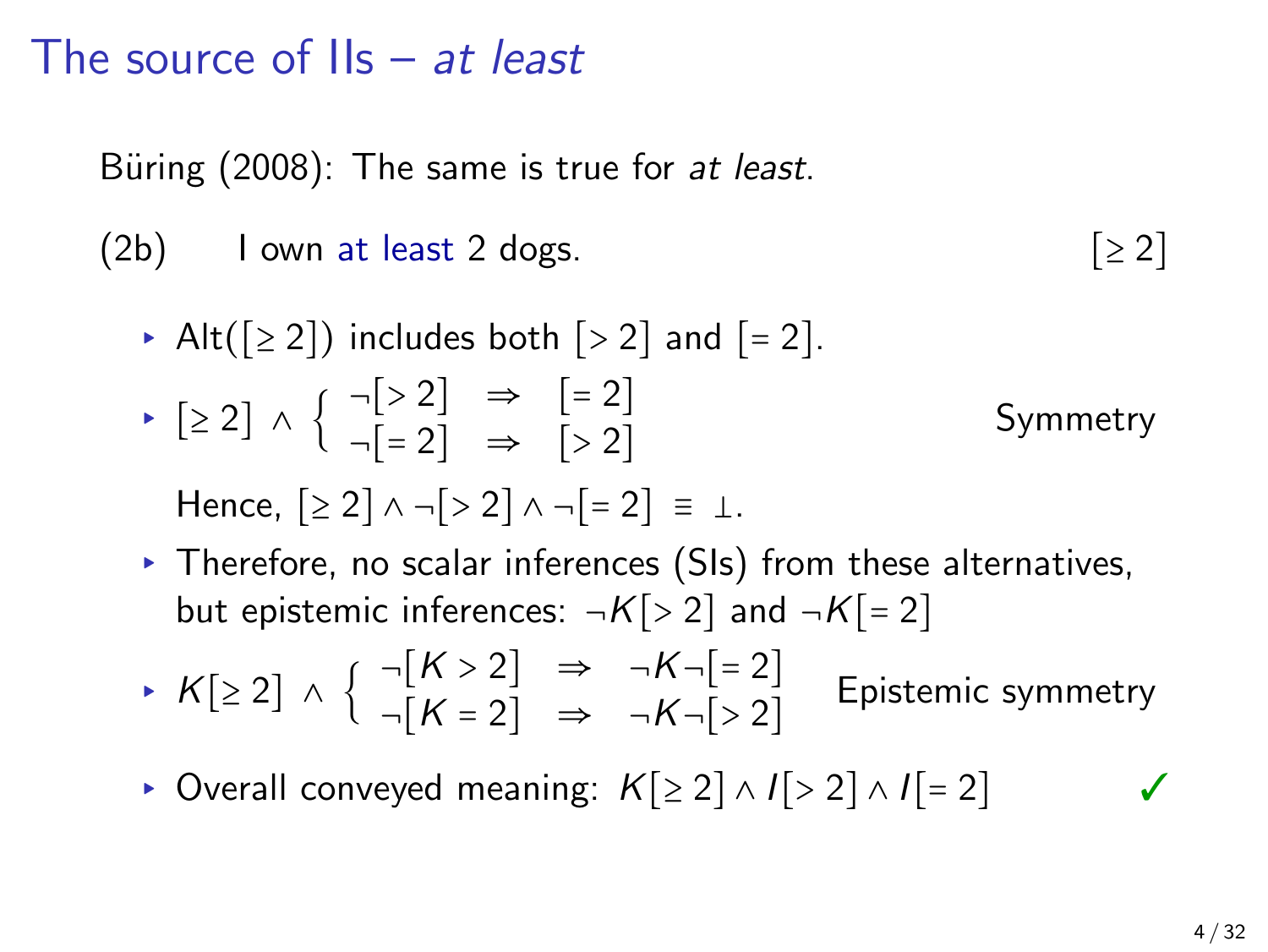### The problem raised by *more than*

Problem: Along the same lines, we also derive IIs for more than (cf. Mayr, 2013).

- $(2a)$  I own more than 2 dogs.  $[>2]$ 
	- Alt( $[-2]$ ) includes both  $[-3]$  and  $[-3]$ .
	- ▸ The counting scale is non-dense.
	- $\triangleright$  [> 2]  $\wedge$  {  $\neg [53] \Rightarrow$  [= 3]<br> $\Rightarrow$  [> 3]  $\neg \lbrack = 3 \rbrack$   $\Rightarrow$   $\lbrack > 3 \rbrack$ Symmetry Hence,  $\lceil$  > 2]  $\land$   $\neg$   $\lceil$  > 3]  $\land$   $\neg$   $\lceil$  = 3]  $\equiv$  1.
	- ▸ Therefore, no scalar inferences (SIs) for these alternatives, but epistemic inferences:  $\neg K[>3]$  and  $\neg K[=3]$
	- $\star$  *K*[> 2] ∧ {  $\neg[K > 3]$   $\Rightarrow$   $\neg K \neg[= 3]$ <br> $\neg[K = 3]$   $\Rightarrow$   $\neg K \neg[> 3]$  $\neg[K = 3] \Rightarrow \neg K \neg [ > 3]$ Epistemic symmetry
	- ▸ Overall conveyed meaning: *<sup>K</sup>*[> <sup>2</sup>] <sup>∧</sup> *<sup>I</sup>*[> <sup>3</sup>] <sup>∧</sup> *<sup>I</sup>*[= <sup>3</sup>] ✗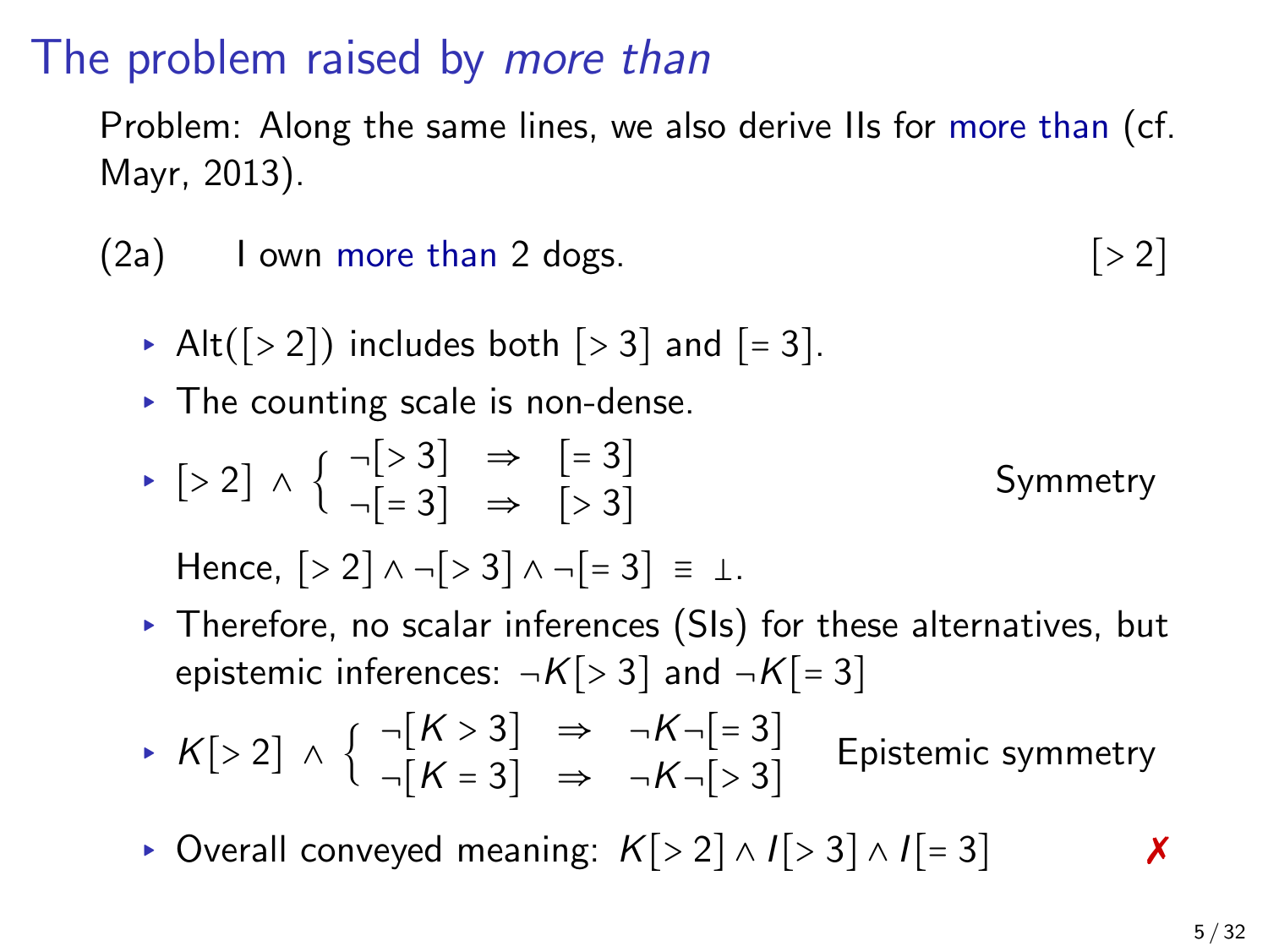# Non-solution: Fewer alternatives

 $(2a)$  I own more than 2 dogs.  $[>2]$ 

- ▶ Simple idea:  $Alt([> 2])$  includes  $[> 3]$  but excludes  $[= 3]$ .
- ▸ No symmetry, hence no epistemic inferences that lead to IIs
- ▸ BUT: No symmetry, hence a SI for (2a): [> <sup>2</sup>] ∧ ¬[> <sup>3</sup>]
- ▸ Overall conveyed meaning: *<sup>K</sup>*[= <sup>3</sup>] ✗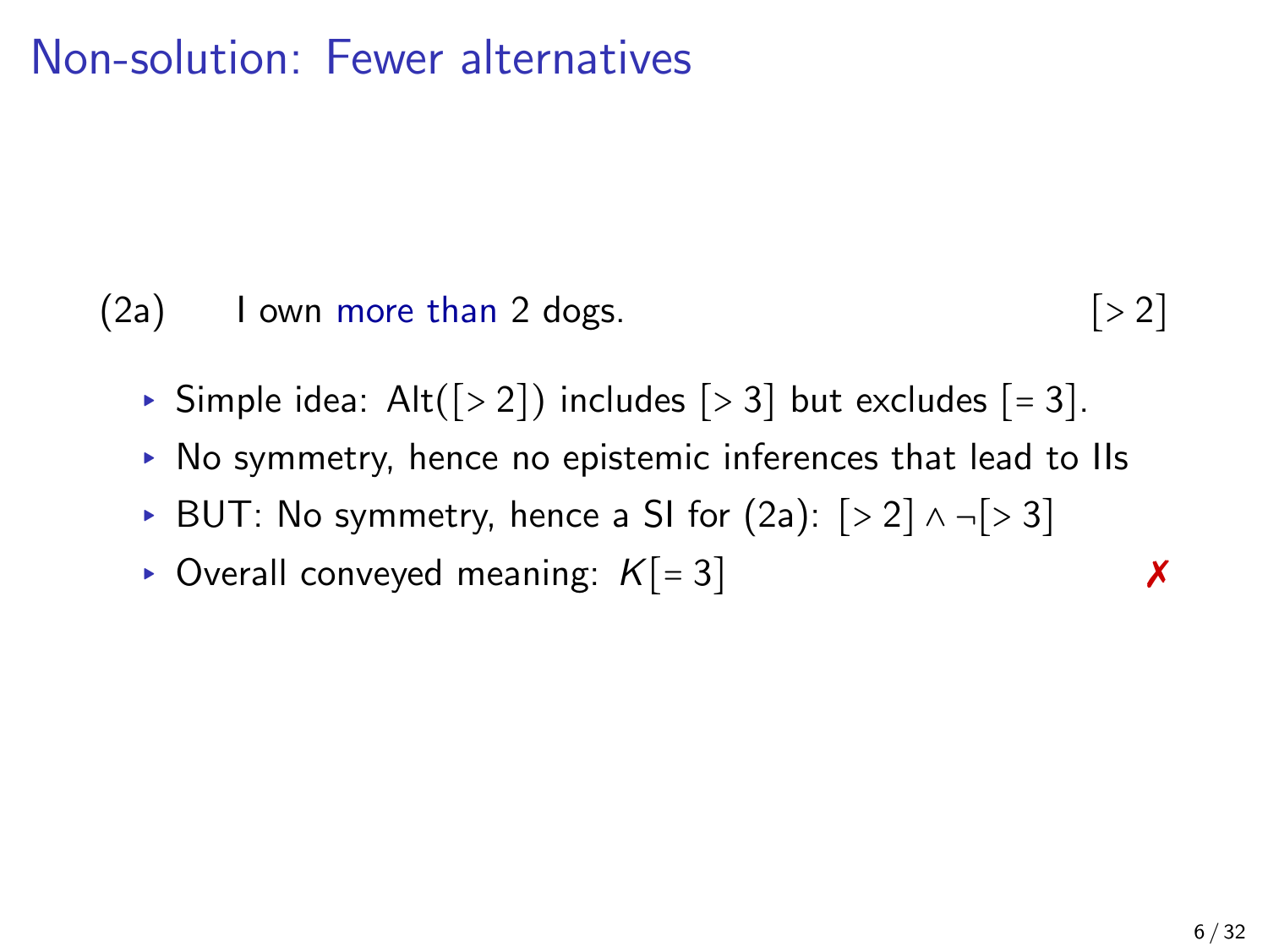## Solution: Even fewer alternatives

 $(2a)$  I own more than 2 dogs.  $[>2]$ 

- Another simple idea:  $Alt([>2]) = \{\}$ (Cremers et al., 2017).
- ▸ No alternatives, hence no SIs
- ▸ No alternatives, hence no epistemic inferences
- ▸ Overall conveyed meaning: *<sup>K</sup>*[> <sup>2</sup>] ✓
- ▸ BUT: the initial observation about *at least* and *more than* is just restated in terms of stipulations about alternatives:

Alt( $[≥ 2]$ ) = { $[≥ 2]$ ,  $[= 2]$ } Alt([> 2]) = {} ( $\bm{x}$ )

▸ Can we derive these sets in a principled way?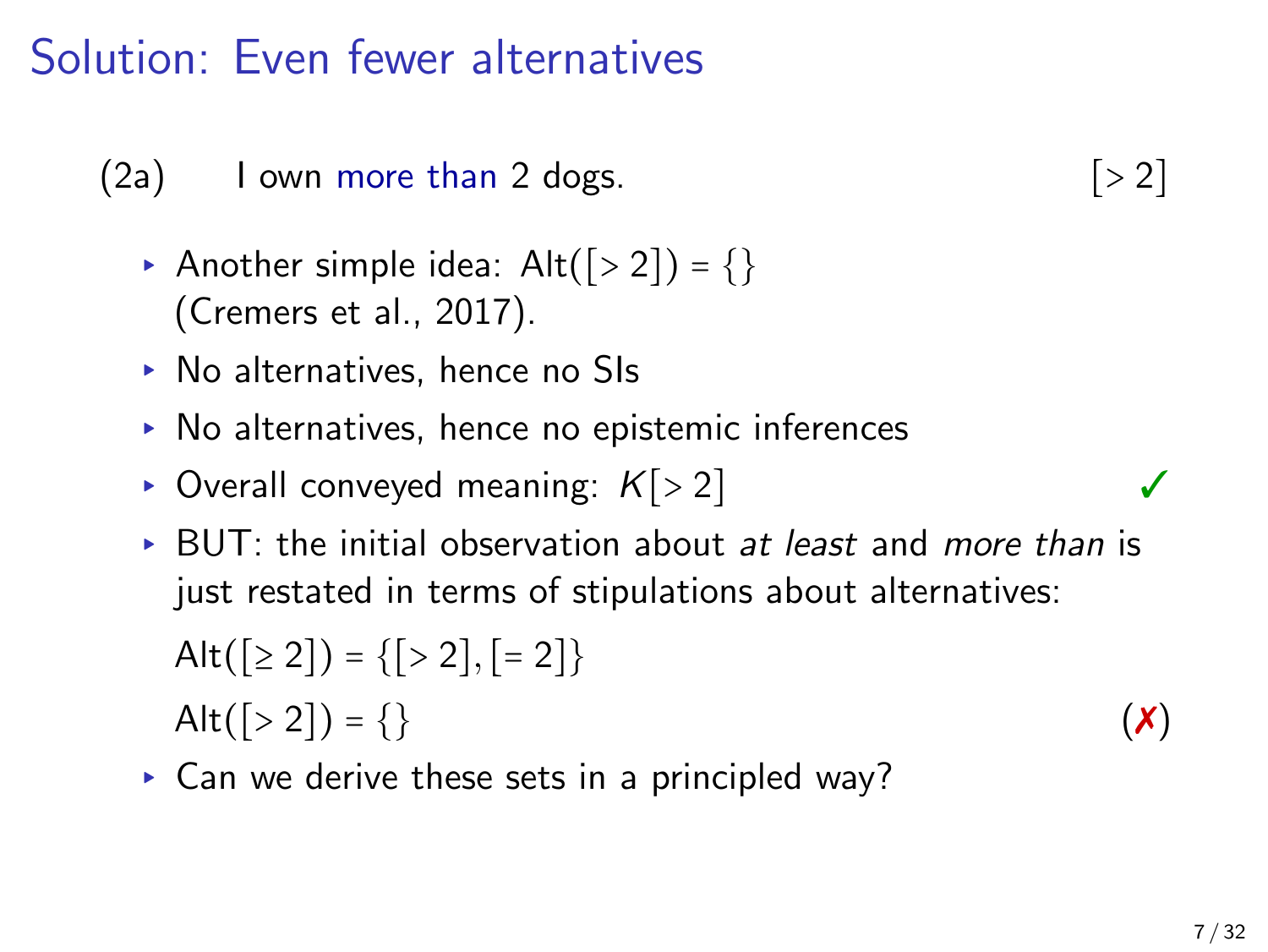# Our solution (ingredient 1): More (formal) alternatives

- ▸ We adopt the UDM (Fox&Hackl 2006): all scales are dense.
- ▸ Immediate consequence of the UDM:

$$
K[>2] \wedge \left\{ \begin{array}{ll} \neg K[>3] & \Rightarrow & \neg K \neg[=3] \\ \neg K[=3] & \Rightarrow & \neg K \neg[>3] \end{array} \right\} \text{No epistemic symmetry } (\checkmark)
$$

(This is crucial but not enough on its own, as we will see.)

 $\triangleright$  Specifically, we assume:

 $F-Alt([>2]) = \{ [ \ge n] : n \in \mathbb{Q}^+ \} \cup \{ [ > n] : n \in \mathbb{Q}^+ \} \cup \{ [ = n] : n \in \mathbb{Q}^+ \}$ 

(Alt = F-Alt ∩ R<sub>c</sub>, 'F' for formal;  $R_c$  = the set of all relevant propositions in context *c*)

▸ The result of Fox&Hackl (2006) persists for our more inclusive set F-Alt:

$$
[>2] \land \neg \bigvee \{ \phi \in \mathsf{F}-\mathsf{Alt} : [>2] \land \neg \phi \neq \bot \} \equiv \bot
$$

Thus, exhaustification cannot apply, hence no SI.  $\checkmark$ 

▶ Moreover, we assume uniformity: F-Alt( $[≥ 2]$ ) = F-Alt( $[≥ 2]$ )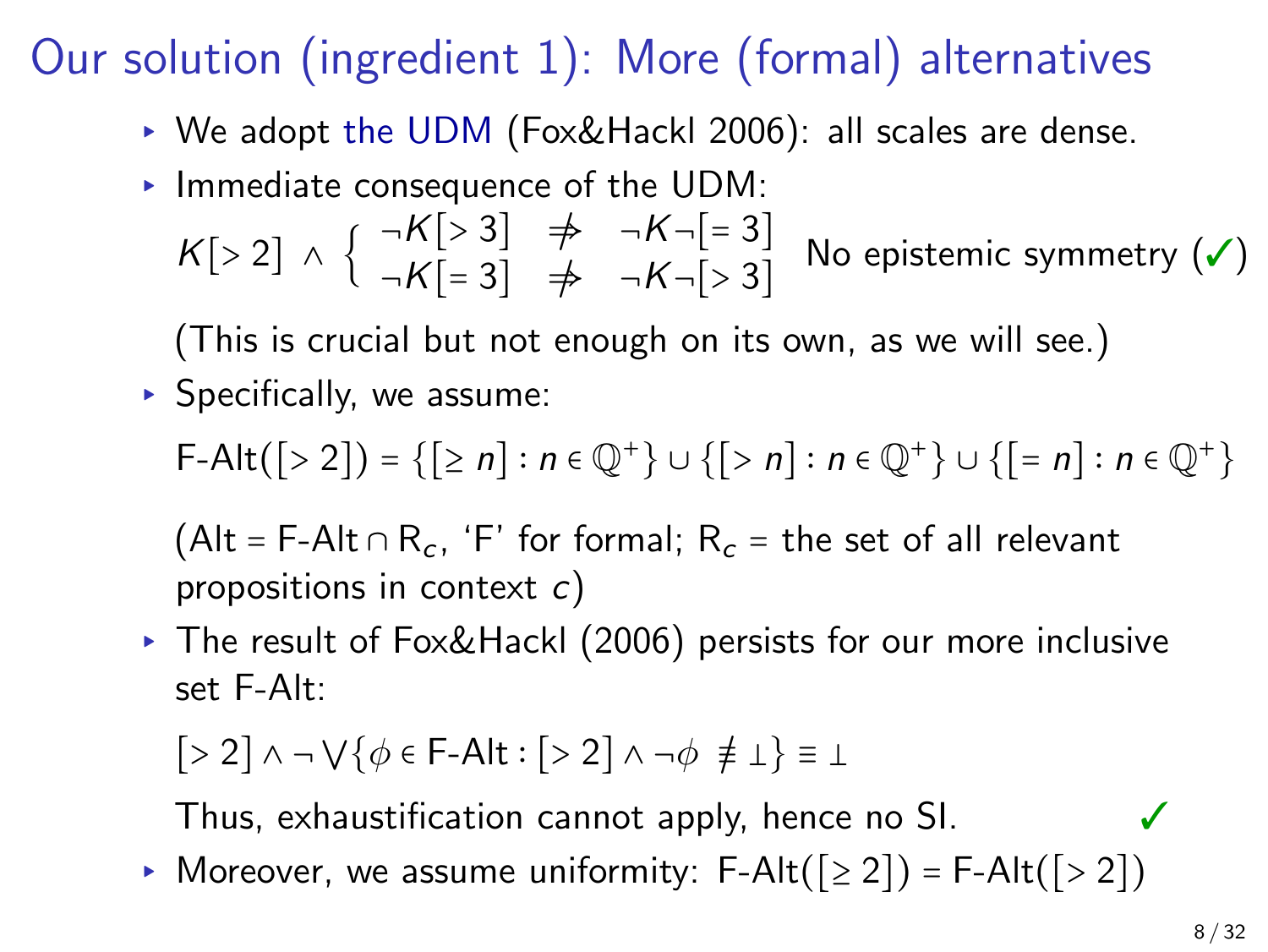A problem and its solution (our ingredient 2)

- ▸ With the UDM, we derive many unwanted uncertainty inferences if all formal alternatives are in R*<sup>c</sup>* :
	- $\cdot$  In the the standard grammatical approach (Chierchia et al. 2012; Fox 2007), we derive for both  $\lceil 5 \rceil$  and  $\lceil 2 \rceil$ ignorance about all stronger alternatives (total ignorance).  $(X)$
	- ▸ In a Neo-Gricean approach (e.g. Schwarz, 2016), we derive for  $[> 2]$  uncertainty about all stronger alternatives.  $(\times)$
- ▸ Can we derive that for all *c*, none of the stronger alternatives is in R*<sup>c</sup>* ?
- $\triangleright$  In the grammatical approach, we can: by closing relevance under speaker belief. ✓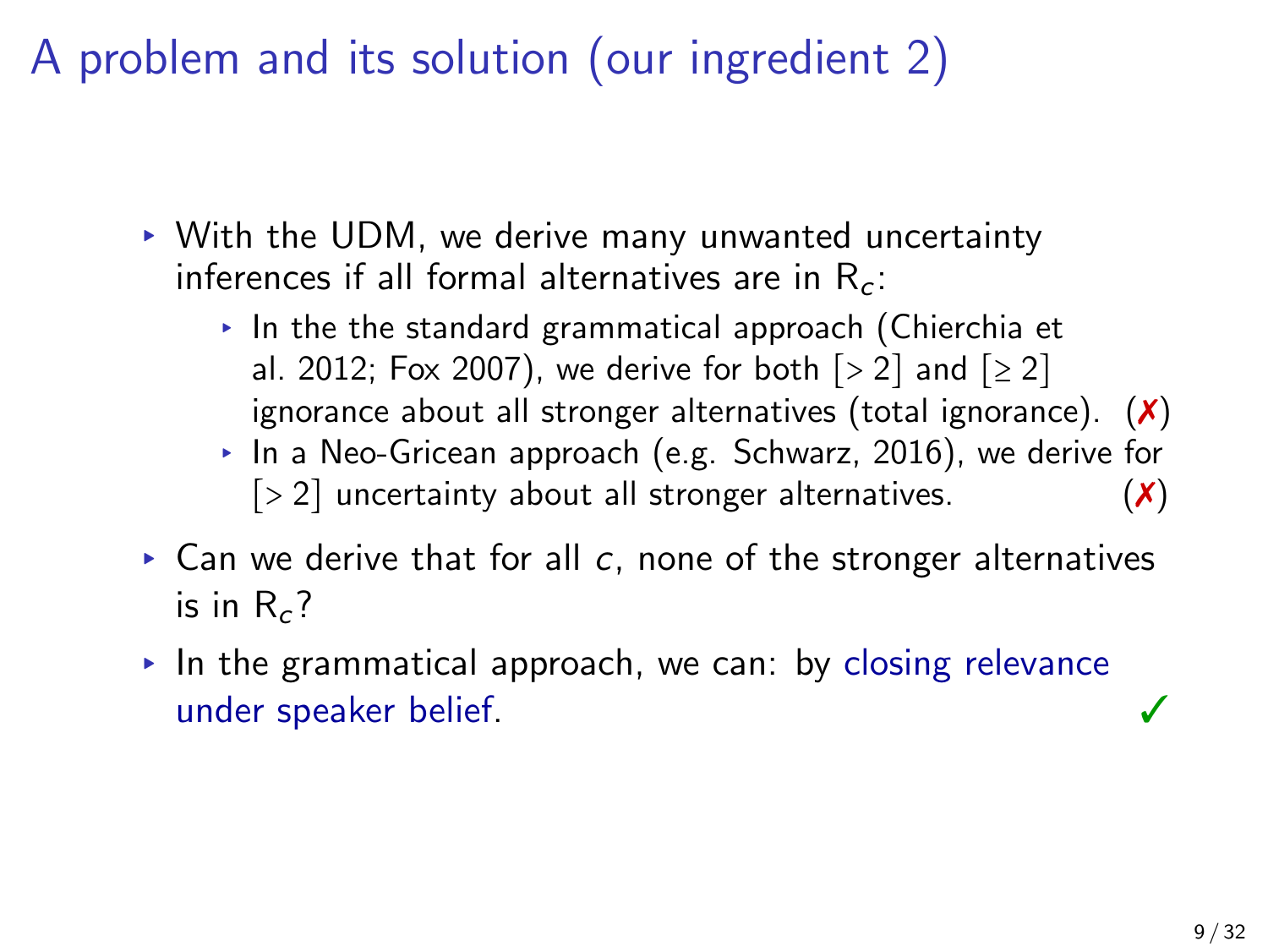# Standard grammatical theory: Main ingredients

- ▸ The "basic" Gricean maxims (Quality and Quantity)
- ▸ Closure conditions of relevance
- ▸ Grammatical exhaustification operator, *exh*, that quantifies over formal alternatives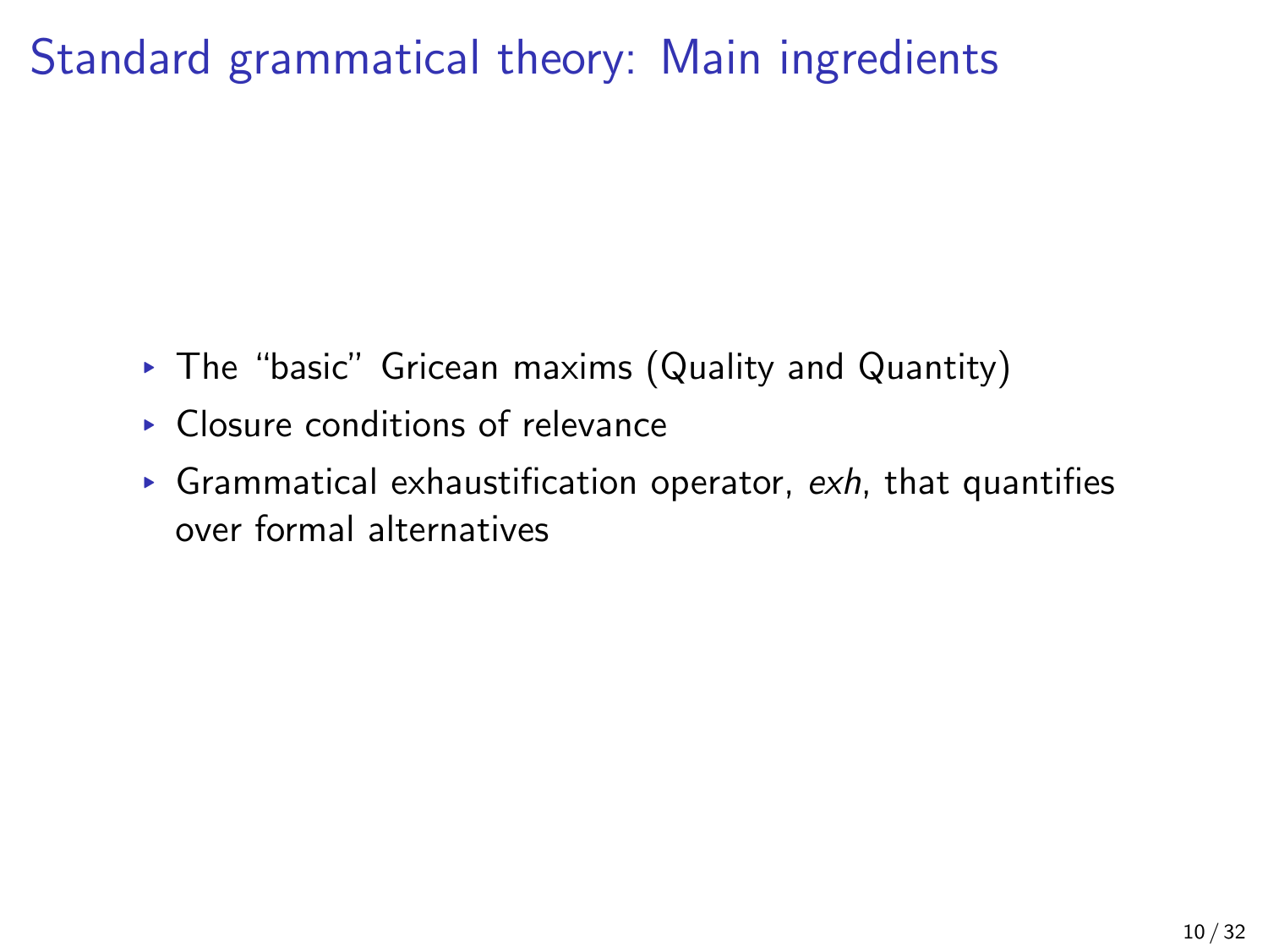## Gricean maxims

### (3) **Maxim of Quality**

The speaker should only utter sentences that the speaker believes to be true. ("Tell nothing but the truth.")

#### (4) **Maxim of Quantity**

The speaker should utter a sentence *S* such that, for every relevant proposition *ϕ* that the speaker believes to be true, *S* entails *ϕ*. ("Tell the whole truth.")

(In what follows, we only consider contexts in which both maxims are active.)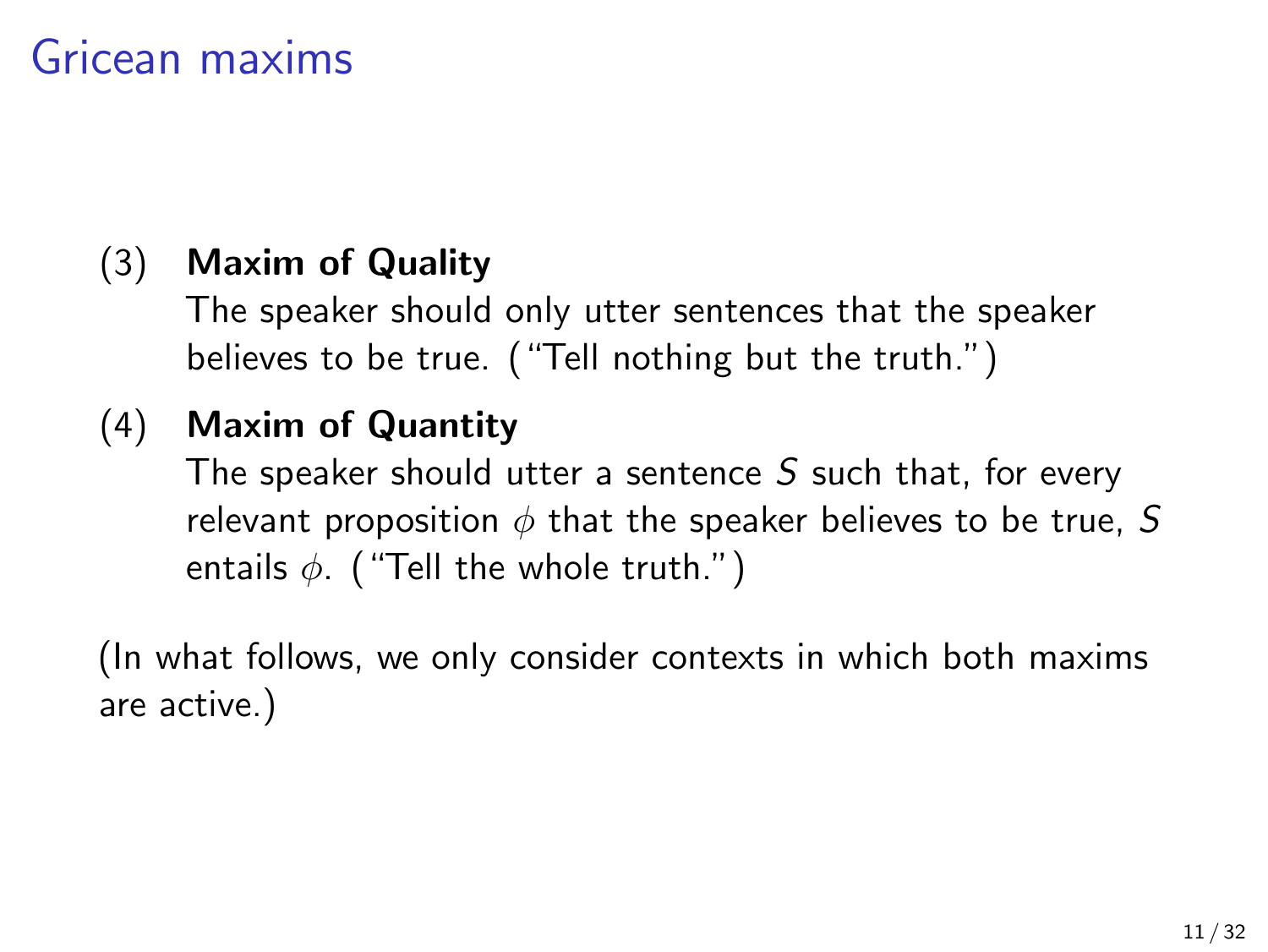## Closure conditions of relevance

#### (5) **Closure conditions of relevance**

- a. If *ϕ* is relevant, then so is ¬*ϕ*.
- b. If  $\phi$  and  $\psi$  are both relevant, then so is  $\phi \wedge \psi$ .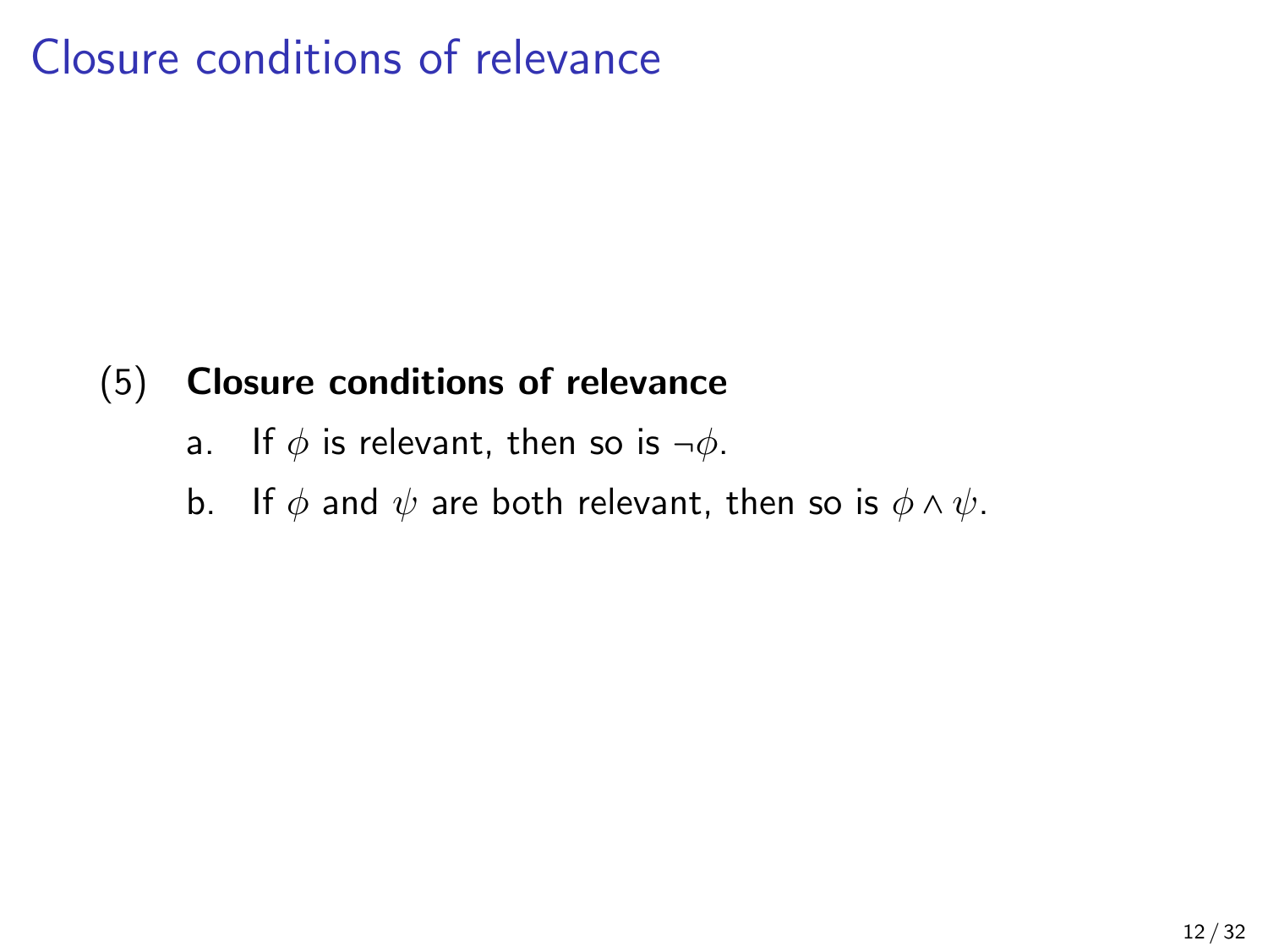### Grammatical exhaustification device: *exh*

- ▸ *exh* may attach to any propositional constituent (i.e. any node of type *st*).
- ▸ *exh* in [exh S] quantifies over Alt(S) (as characterized before).
- $\triangleright$  [exh S] is true iff S is true and all innocently excludable (IE) alternatives in Alt(S) are false.
- ▸ An alternative S′ in Alt(S) is IE iff S ∧ ¬S ′ doesn't entail any disjunction of alternatives in  $Alt(S) \setminus \{S\}$ .
- ▸ Innocent exclusion takes care of symmetric alternatives but cannot deal with dense alternatives (Gajewski, 2009):

$$
exh({b, c, \ldots})(b \vee c) \neq \bot
$$
  
\n
$$
exh({[> n] : n \in \mathbb{Q}^+} \cup \ldots)([> 2]) = \bot
$$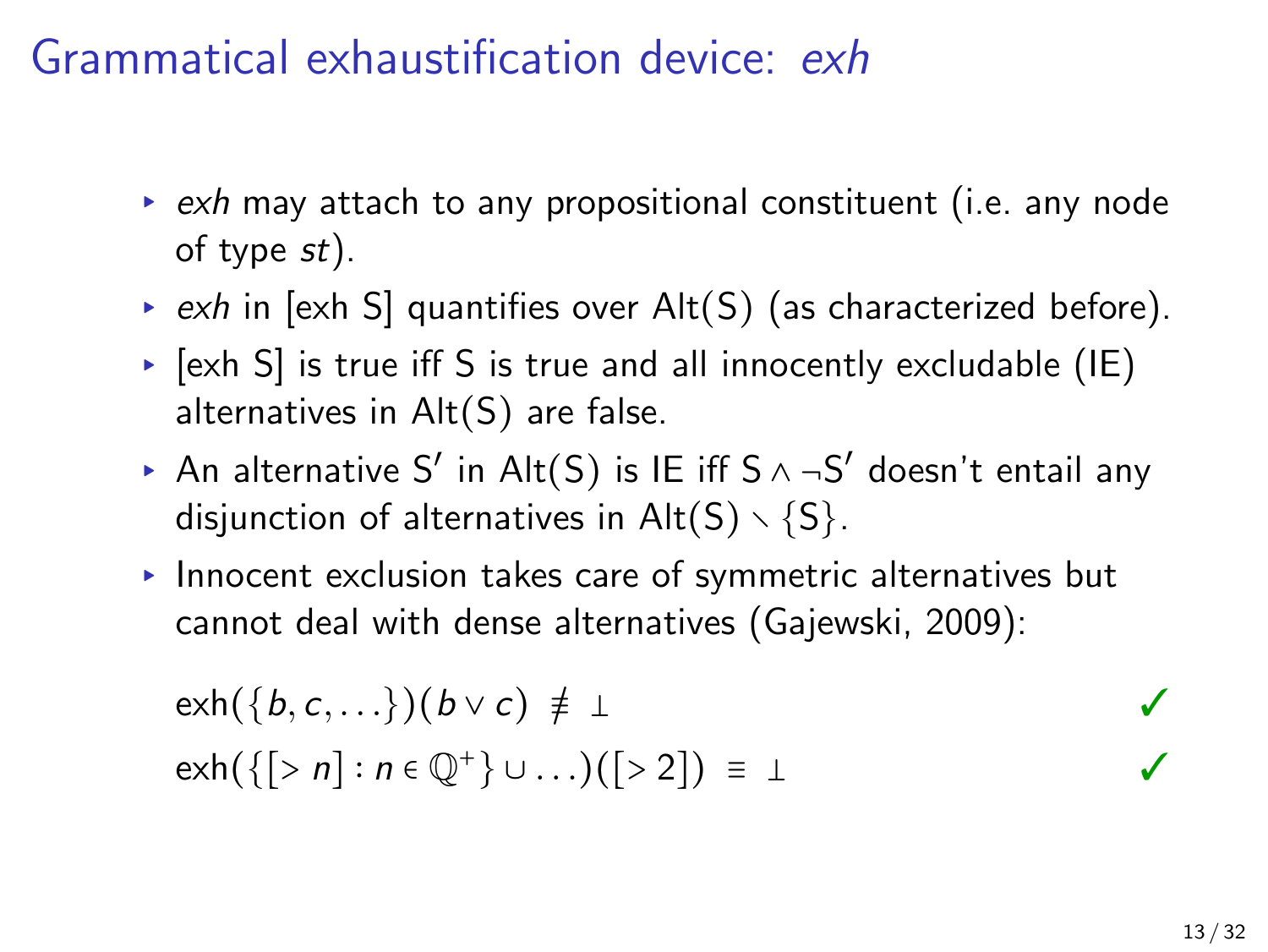# Generalization 1

### (6) **Definition of settle**

*S* settles  $\phi$  just in case  $\llbracket S \rrbracket \models \phi$  or  $\llbracket S \rrbracket \models \neg \phi$ .

### (7) **Generalization 1**

For any context *c*, uttered sentence *S*, and proposition *ϕ*, if *ϕ* is relevant in *c* and *S* doesn't settle *ϕ*, then *S* gives rise to an inference of speaker ignorance about *ϕ*.

#### Proof:

- ▸ If (i) *ϕ* is relevant and not settled by S, then (ii) so is ¬*ϕ*.
- ▸ From (i), Quantity allows to infer ¬*Kϕ*, and from (ii), ¬*K*¬*ϕ*.
- ▸ Thus, overall Quantity yields *Iϕ*.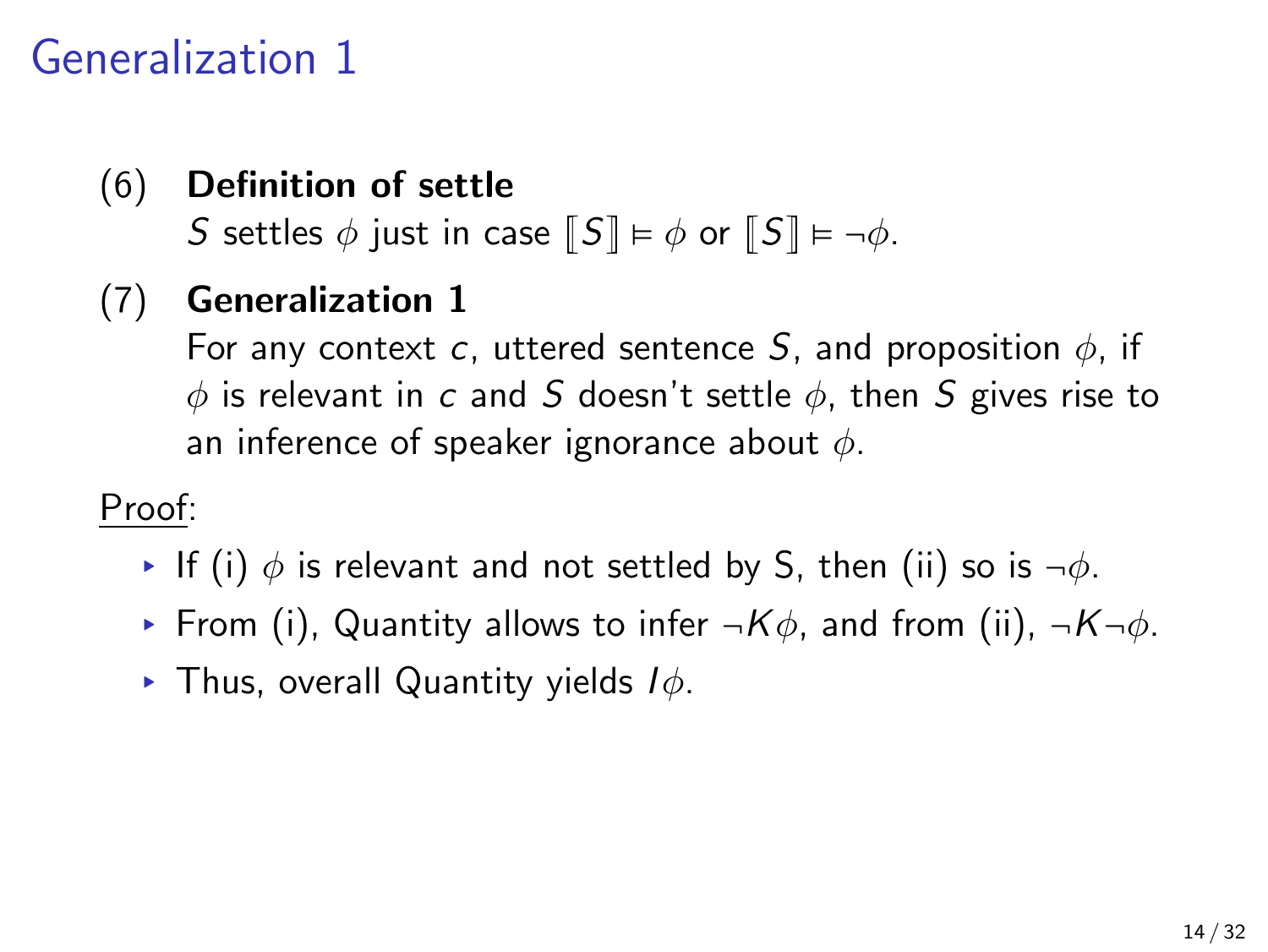# Modified numerals: Too many ignorance inferences

(8) exh [*<sup>S</sup>* I own at least 2 dogs ]

Alt(S) <sup>=</sup> {[≥ *<sup>n</sup>*] <sup>∶</sup> *<sup>n</sup>* <sup>∈</sup> <sup>Q</sup><sup>+</sup> } <sup>∪</sup> {[> *<sup>n</sup>*] <sup>∶</sup> *<sup>n</sup>* <sup>∈</sup> <sup>Q</sup><sup>+</sup> } <sup>∪</sup> {[= *<sup>n</sup>*] <sup>∶</sup> *<sup>n</sup>* <sup>∈</sup> <sup>Q</sup><sup>+</sup> }.

- ► Because of symmetry:  $[[(8)] = [≥ 2]$ .
- ▸ BUT: [≥ <sup>2</sup>] doesn't settle [> *<sup>n</sup>*], [= *<sup>n</sup>*], for all *<sup>n</sup>* <sup>≥</sup> 2.
- ▸ Hence, by quantity reasoning and the closure conditions: ignorance for  $[> n]$ ,  $[= n]$  for all  $n \ge 2$  (total ignorance instead of partial ignorance, i.e., ignorance about about just  $[-2]$ ; Schwarz, 2016).  $[= 2]$ ; Schwarz, 2016).

#### (9) exh [*<sup>S</sup>* I own more than 2 dogs ]

 $Alt(S) = the same as above.$ 

- $▶$  Because of density:  $\lbrack \lbrack 9 \rbrack \rbrack = \lbrack 2 \rbrack$ .
- ▶ BUT:  $[> 2]$  doesn't settle  $[> n]$ ,  $[= n]$ , for all  $n > 2$ .
- ▸ Hence, by quantity reasoning and the closure conditions: ignorance for  $\lceil > n \rceil$  and  $\lceil = n \rceil$  for all  $n > 2$ .

15 / 32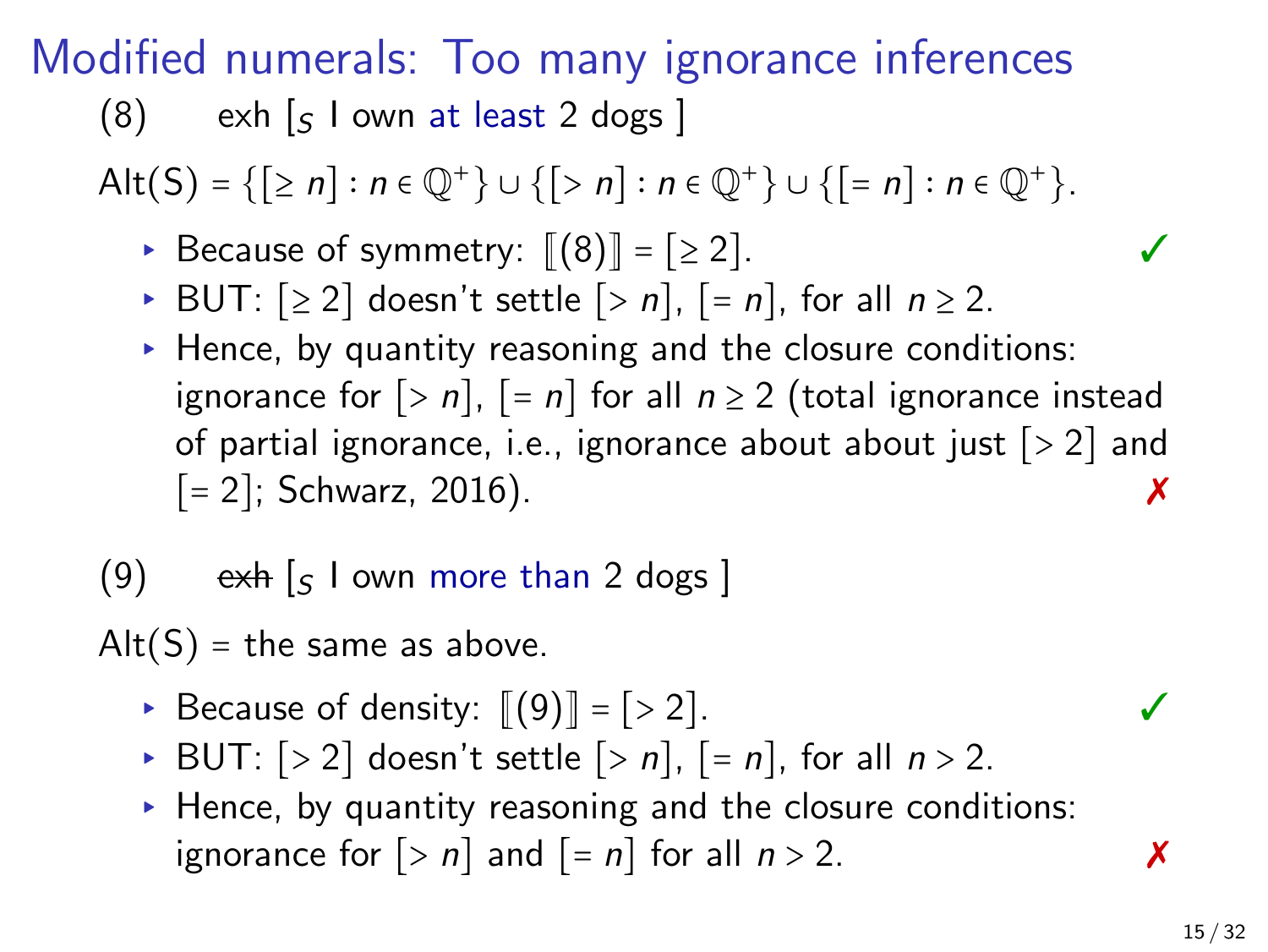# The missing ingredient: Relevance of belief

Our minimal extension the standard theory: The speaker's beliefs about the truth of what is relevant are themselves relevant.

#### (10) **Closure conditions of relevance (revised)**

- a. If *ϕ* is relevant, then so is ¬*ϕ*.
- b. If  $\phi$  and  $\psi$  are both relevant, then so is  $\phi \wedge \psi$ .
- c. If *ϕ* is relevant, then so is *Kϕ*.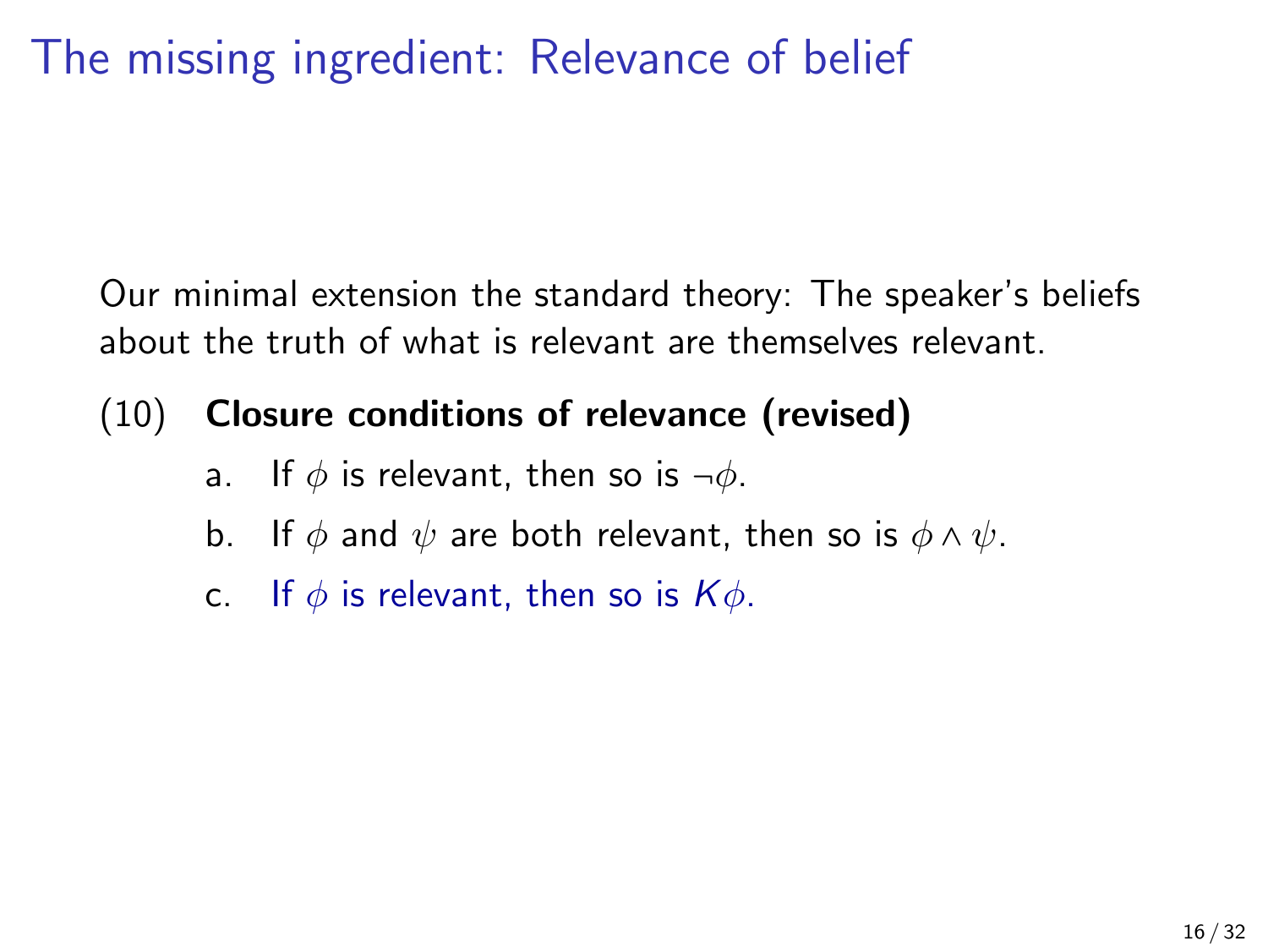## Some motivation for closure under belief

Fox (2016): "Silence is uncooperative."

Example: In the context of a murder trial, if the lawyer asks the witness, *w*, "Where was John at the time of the murder?", *w* can't just look the lawyer in the eye and remain silent.

Intuition: "If *w* believes something that bears on John's whereabouts at the time of the murder, *w* is required to say so. If not, *w* is required to reveal this lack of opinion."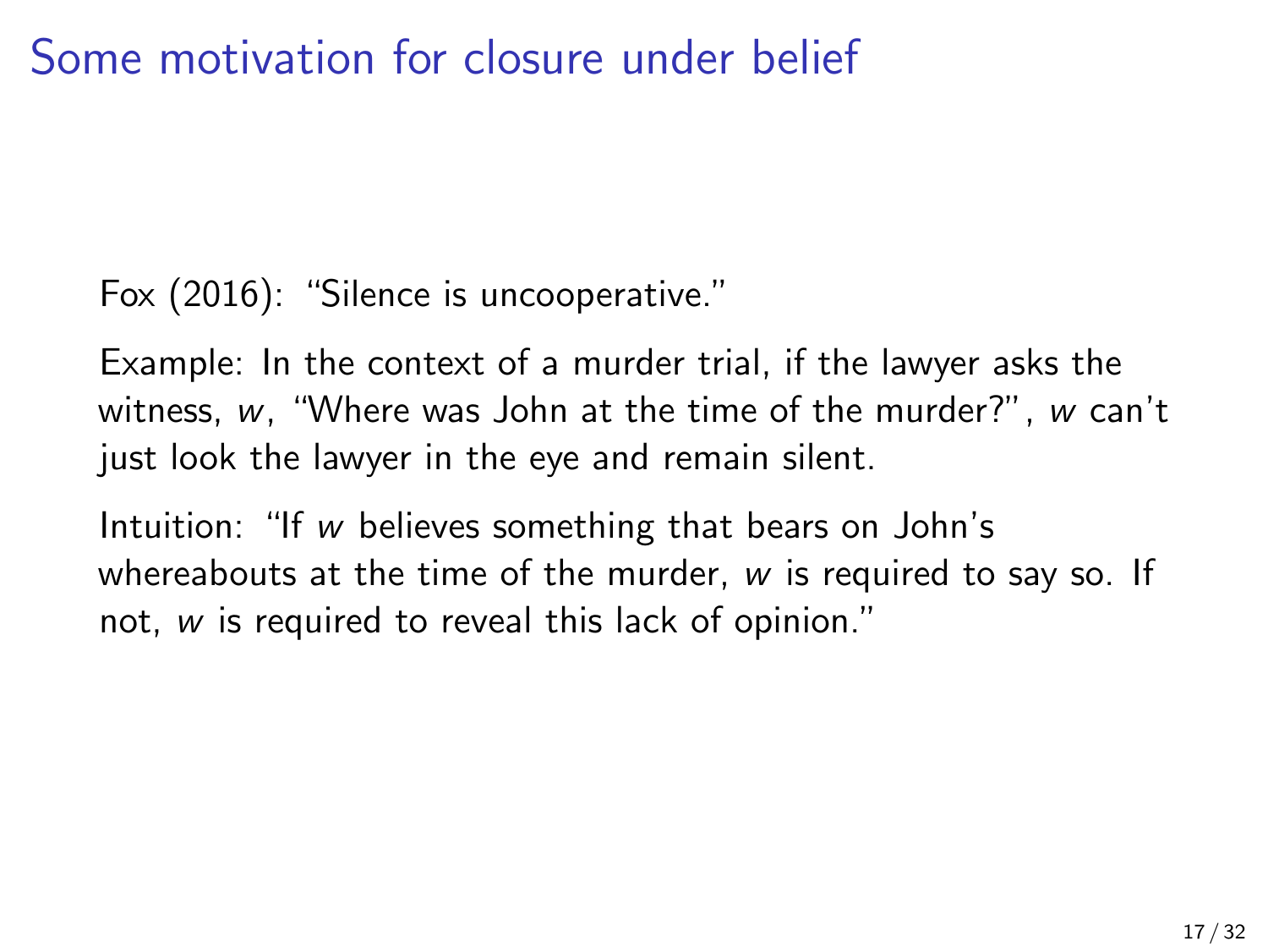# Generalization 2 (instead of generalization 1)

If  $\phi$  is relevant in *c* and not settled by *S*, then either:

- 1. *S* entails speaker ignorance about *ϕ*; or
- 2. the maxim of quantity licenses the inference of a contradiction (empirically unattested).

Proof:

If *ϕ* is relevant and not settled, Quantity yields *Iϕ*.

*I* $\phi$  is relevant by the closure conditions.

- 1. S either entails *Iϕ* (and hence Quantity stays silent on *Iϕ*); or
- 2. Quantity allows to infer  $\neg K(I\phi)$ .

This contradicts  $K(I\phi)$ , which follows from negative introspection (necessary to obey Quality).

Thus, ignorance must be able to be derived in grammar, and it can no longer be derived by quantity reasoning (since that would yield a contradiction).

That is, ignorance must be derived in grammar alone.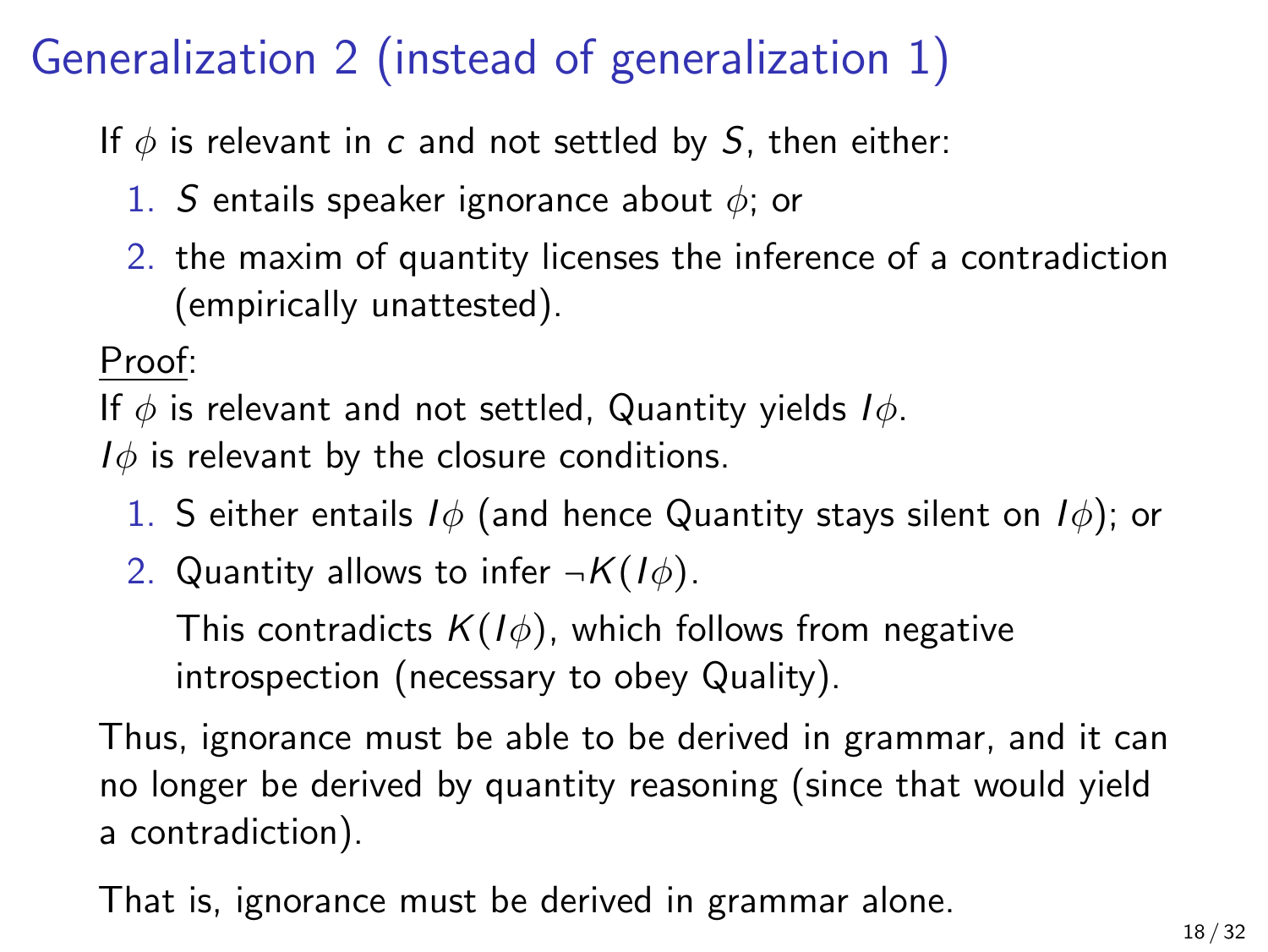## A consequence for relevance

#### (11) **A consequence of closing relevance under belief** If a sentence *S* doesn't settle or entail ignorance about *ϕ*, then *ϕ* isn't relevant in *c*.

We'll soon see that certain propositions can't be relevant (to certain sentences) in any context.

We call such propositions obligatorily irrelevant.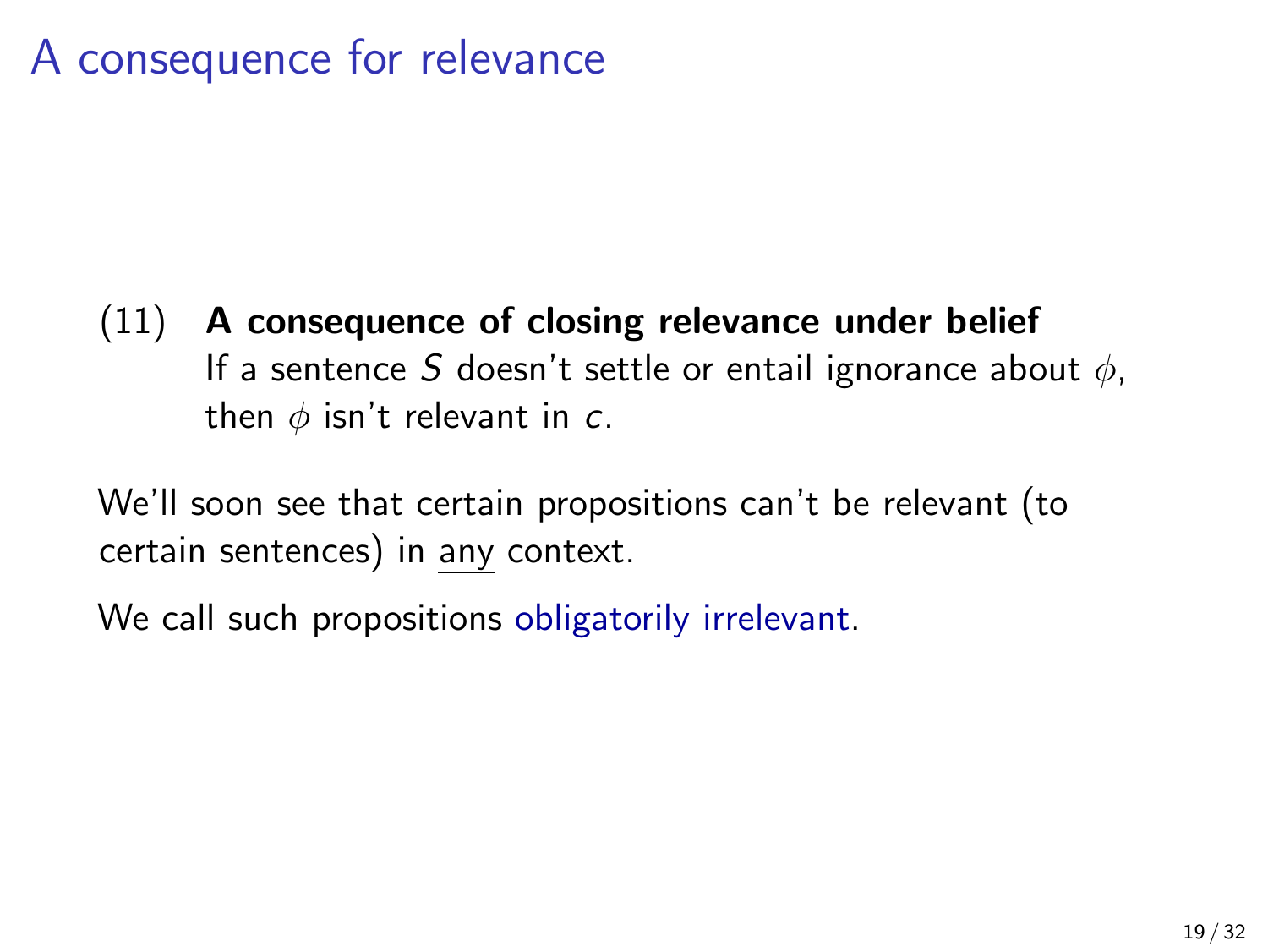# Matrix K

Since ignorance must be derived in grammar, language must make available a covert belief operator, e.g. the syntactic item *K* proposed by Meyer (2013).

(12) **Matrix K**

An (assertive) sentence must be c-commanded by an occurrence of *K*, where  $\llbracket K \rrbracket = K$ .

Given this, together with our assumption about *exh*, it follows that *exh* can apply both above and/or below *K*.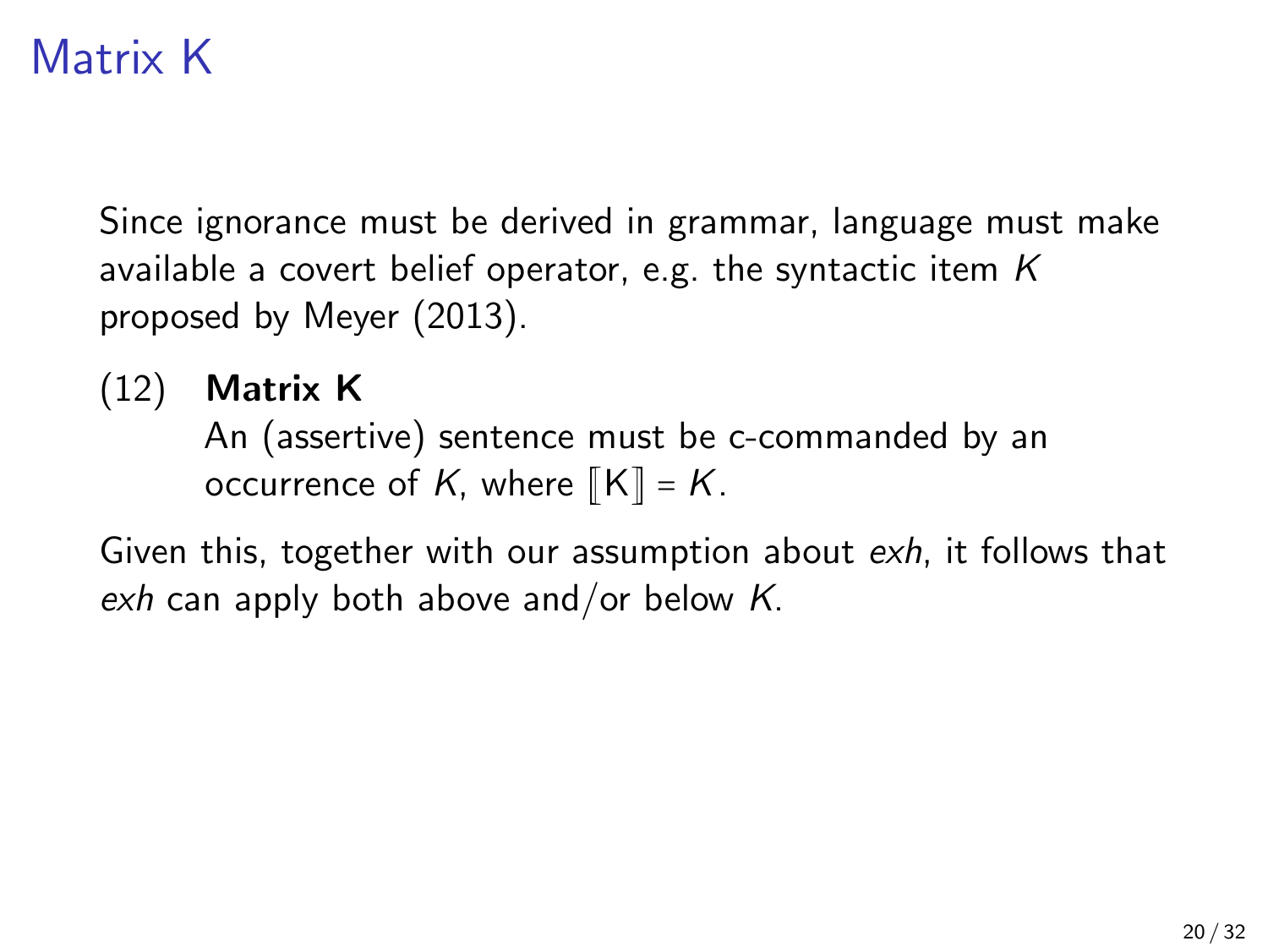## *At least* - what's settled or entailed ignorance about

- $(13)$  exh  $\left[ s_{2}$  K exh  $\left[ s_{1}\right]$  I own at least 2 dogs  $\left[ \right]$ 
	- ▸ *exh*(Alt(*S*2))(*K*[≥ <sup>2</sup>]) <sup>⇒</sup> *<sup>K</sup>*[≥ <sup>2</sup>] ∧ ¬*K*[> <sup>2</sup>] ∧ ¬*K*[= <sup>2</sup>]. By the first conjunct,  $[≥ 2]$  is settled (given speaker competence).
	- ▸ *<sup>K</sup>*[≥ <sup>2</sup>] <sup>∧</sup> { <sup>¬</sup>*K*[> <sup>2</sup>] <sup>⇒</sup> <sup>¬</sup>*K*¬[= <sup>2</sup>]  $\neg K$ [= 2]  $\Rightarrow \neg K$  $\neg$ [> 2] Epistemic symmetry
	- ▸ Hence, *exh*(Alt(*S*2))(*K*[≥ <sup>2</sup>]) <sup>⇒</sup> *<sup>K</sup>*[≥ <sup>2</sup>] <sup>∧</sup> *<sup>I</sup>*[> <sup>2</sup>] <sup>∧</sup> *<sup>I</sup>*[= <sup>2</sup>].
	- $\triangleright$  Thus,  $\lfloor$  > 2] and  $\lfloor$  = 2] are entailed ignorance about.
	- ▶ Therefore, overall  $[≥ 2]$ ,  $[≥ 2]$ , and  $[= 2]$  can be relevant (+ the weaker alternatives of  $[≥ 2]$ ).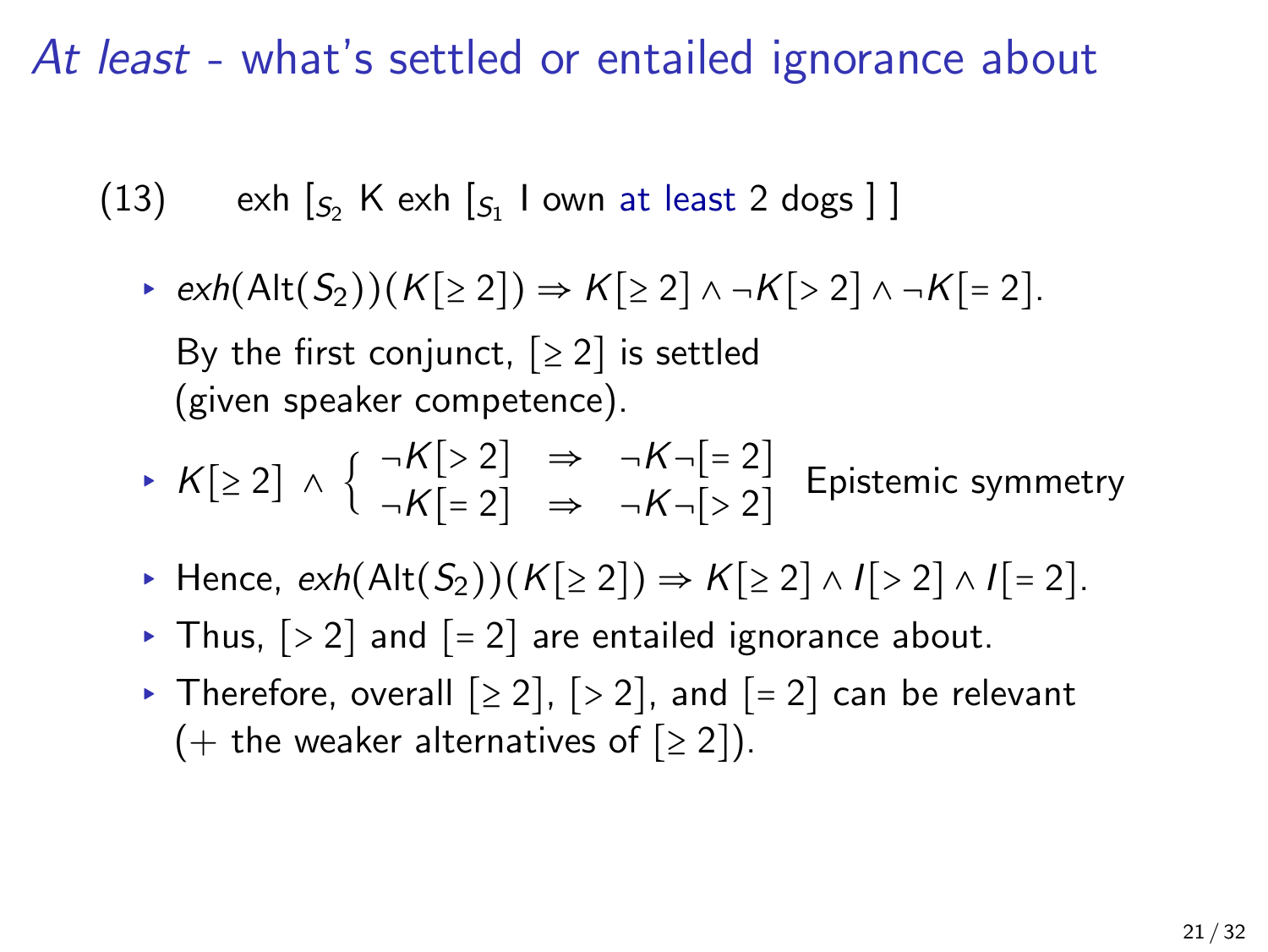### *At least* - what's not settled or entailed ignorance about

 $(13)$  exh  $\left[ s_{2}$  K exh  $\left[ s_{1}\right]$  I own at least 2 dogs  $\left[ \right]$ 

Consider *<sup>K</sup>*[> <sup>3</sup>], *<sup>K</sup>*[= <sup>3</sup>]:

▸ *<sup>K</sup>*[≥ <sup>2</sup>] <sup>∧</sup> { <sup>¬</sup>*K*[> <sup>3</sup>] /⇒ <sup>¬</sup>*K*¬[= <sup>3</sup>]  $\neg K$ [= 3]  $\not\Rightarrow \neg K \neg [ > 3]$  (because of density)

No epistemic symmetry

- ▶ More generally, no epistemic symmetry for  $K[>3]$ ,  $K[=3]$ relative to any subset of F-Alt( $[≥ 2]$ ) (because of density)
- $\triangleright$  Thus,  $\lfloor$  > 3] and  $\lfloor$  = 3] is neither settled nor entailed ignorance about.
- ▶ Therefore,  $[> 3]$ , and  $[= 3]$  cannot be relevant in any context (and the same for all other  $n \geq 2$ ).
- ▶ That is, except for  $[> 2]$  and  $[= 2]$  all stronger alternatives turn out to be obligatorily irrelevant.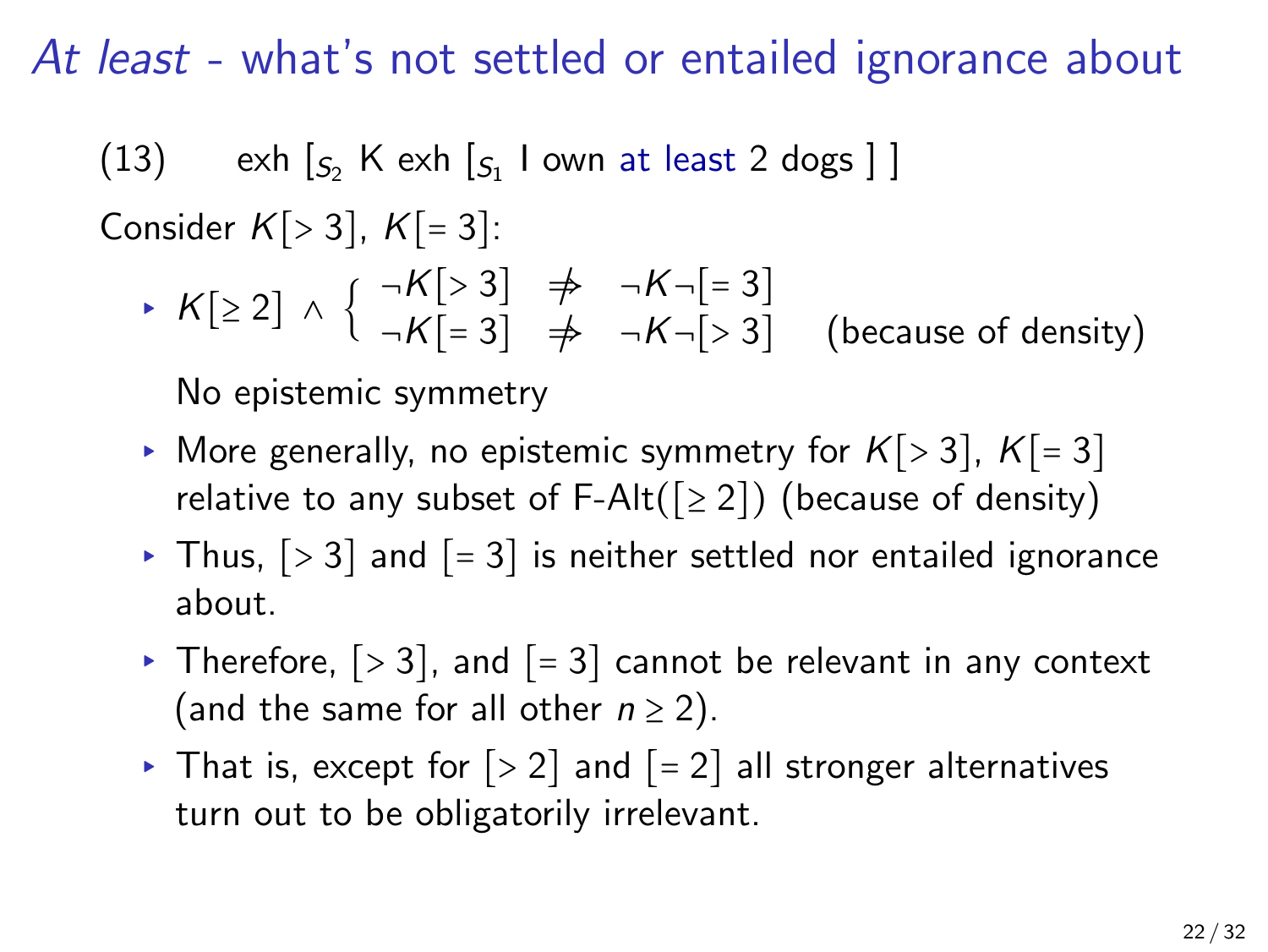### *More than* - nothing's entailed ignorance about

 $(14)$  exh  $\left[ s_2 \text{ K } \text{exh } \left[ s_1 \text{ I } \text{own } \text{ more than } 2 \text{ dogs } \right] \right]$ 

Consider *<sup>K</sup>*[> <sup>3</sup>], *<sup>K</sup>*[= <sup>3</sup>]:

 $\star$  *K*[> 2] ∧ {  $\neg K$ [> 3]  $\not\Rightarrow$   $\neg K \neg$ [= 3] (because of density)<br>  $\star$  *K*[> 2] ∧ {  $\neg K$ [= 3]  $\not\Rightarrow$   $\neg K \neg$ [> 3] (because of density)  $\neg K$ [= 3]  $\not\Rightarrow \neg K \neg [ > 3]$  (because of density)

No epistemic symmetry

- ▶ More generally, no epistemic symmetry for  $K[>3]$ ,  $K[=3]$ relative to any subset of F-Alt $([> 2])$  (because of density)
- $\triangleright$  Thus,  $\lfloor$  > 3] and  $\lfloor$  = 3] is neither settled nor entailed ignorance about.
- ▶ Therefore,  $[> 3]$ , and  $[= 3]$  cannot be relevant in any context (and the same for all other  $n \geq 2$ ).
- ▸ That is, without any exception all stronger alternatives turn out to be obligatoriy irrelevant (because, other than with  $\lceil 2 \rceil$ , epistemic symmetry can never arise).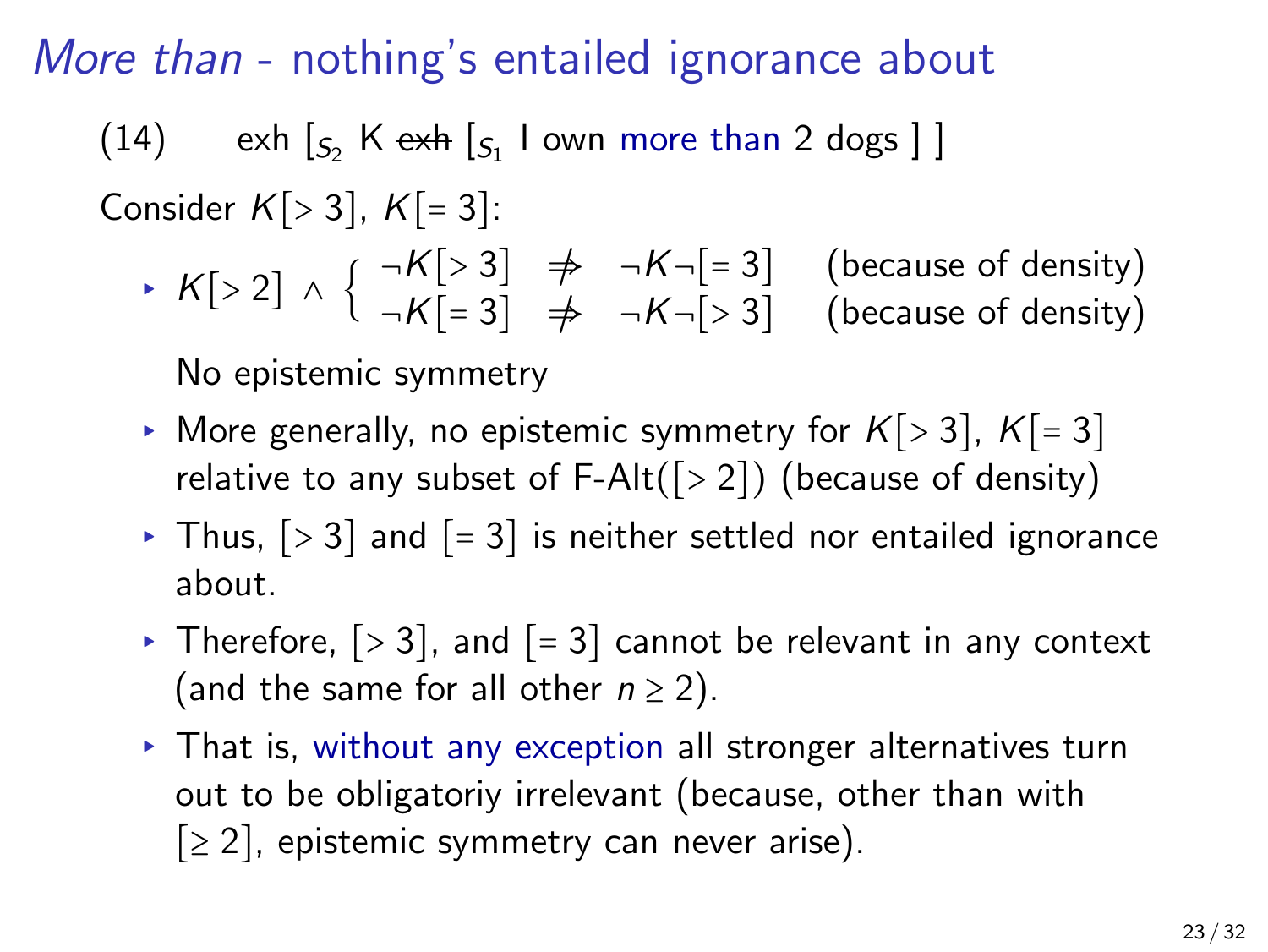# Empirical predictions

- (1) a. A hexagon has more than 2 sides.  $K[>2]$ 
	- b.  $#A$  hexagon has at least 2 sides. *<sup>K</sup>*[≥ <sup>2</sup>] <sup>∧</sup> *<sup>I</sup>*[= <sup>2</sup>] <sup>∧</sup> *<sup>I</sup>*[> <sup>2</sup>] ✓
- (2) a. I own more than 2 dogs.  $K[>2]$ 
	- b. #I own at least 2 dogs.  $K[≥2] \wedge I[=2] \wedge I[>2]$  **✓**

Caveat: To derive that *at least n* obligatorily conveys ignorance, we need to stipulate that  $[-n]$  and  $[>n]$  are always relevant.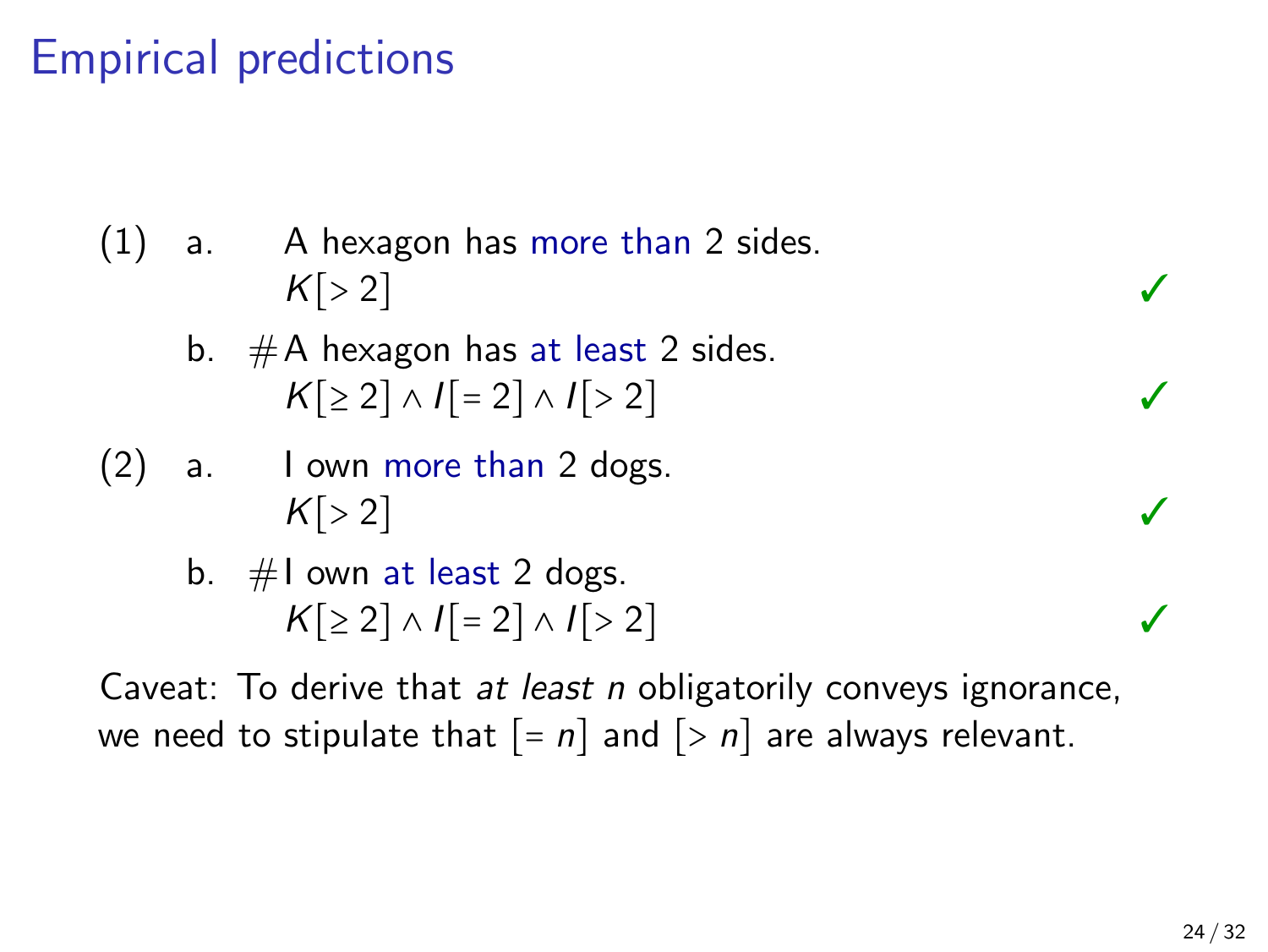Empirical predictions, cont'd

- (15) Context: Ann's diet requires that she eat no more than two cookies.
	- Q. Did Ann follow her diet?  $\{[\leq 2], [\geq 2]\}$
	- $A_1$ . No, she ate at least 3 cookies.  $K[\geq 3] \wedge I[\ = 3] \wedge I[\geq 3]$  *√*
	- $A<sub>2</sub>$ . No, she ate more than 2 cookies.  $K[>2]$

Importantly, both  $K[\geq 3]$  and  $K[> 2]$  settle  $[\leq 2]$  and  $[> 2]$ , i.e., they settle Q.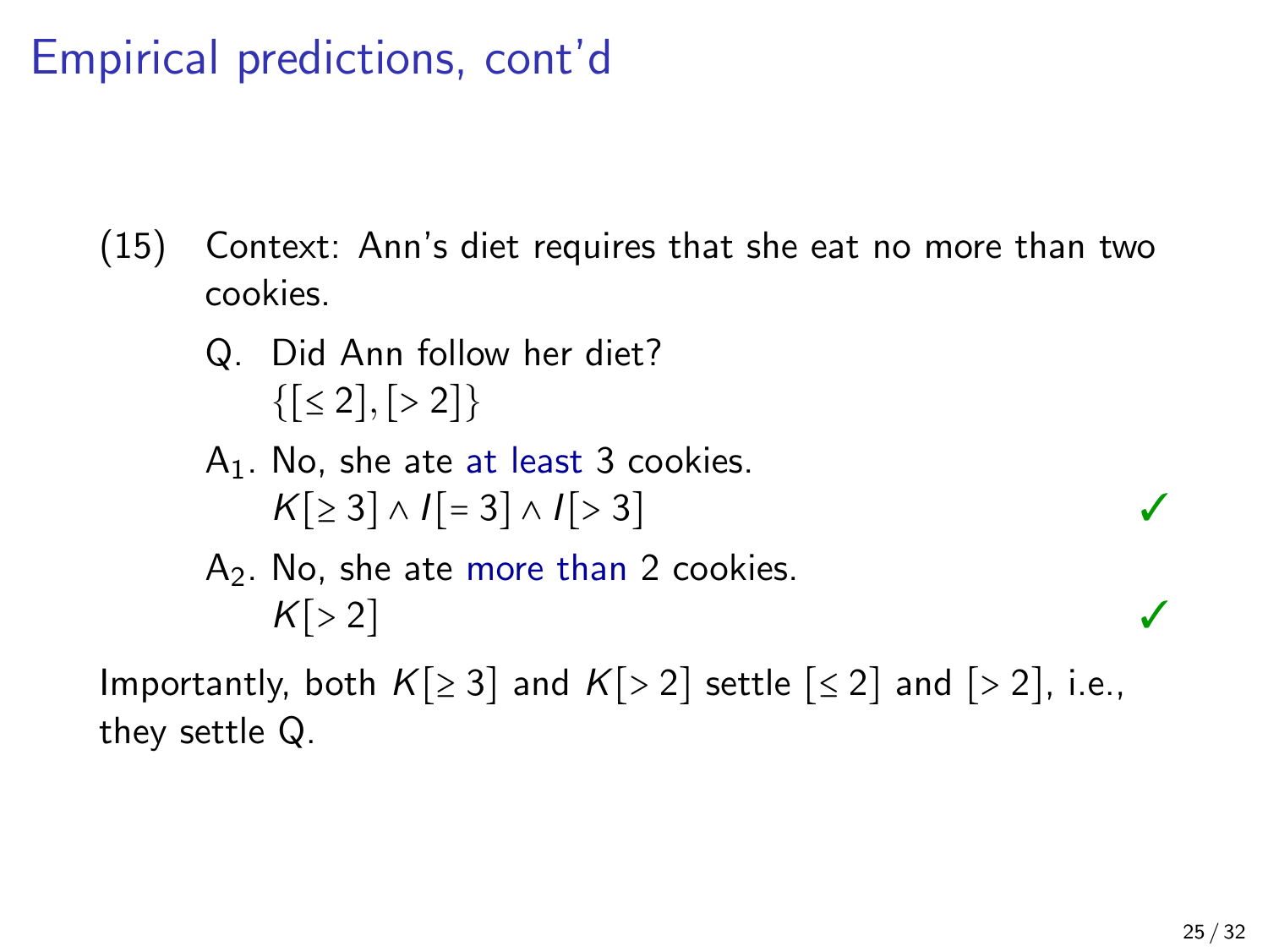# Empirical predictions, cont'd

(16) Context: To win a round, 6 or more clubs are required.

- Q. Will you win this round?  ${ [ < 6], [ \ge 6 ] }$
- $A_1$ . ? Yes, more than 5 of my eight cards are clubs  $K[>5]$
- A<sub>2</sub>. Yes, more than 6 of my eight cards are clubs  $K[>6]$

 $A_1$  is degraded (Cremers et al. 2017).

Obligatory irrelevance explains why: *<sup>K</sup>*[> <sup>5</sup>] neither settles nor entails ignorance about  $\lceil < 6 \rceil$ ,  $\lceil \ge 6 \rceil$ .

Thus,  $A_1$  renders the question irrelevant (and  $A_2$  doesn't).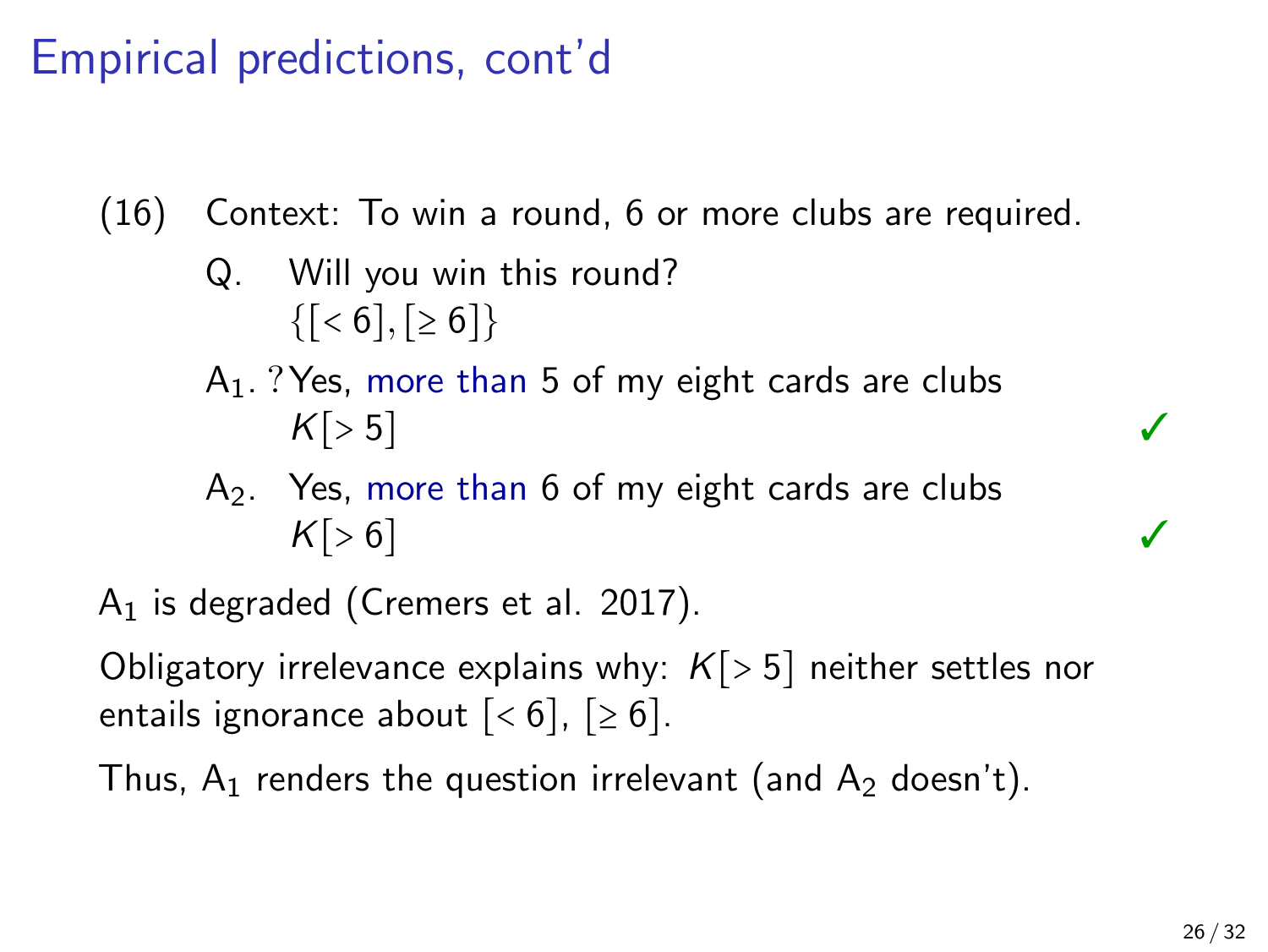# Empirical discussion

- (17) A. How many dogs does Ann own?
	- B. Ann owns more than two dogs.  $K[>2]$

Quantitative data suggest that subjects draw from B's response the inference that B is ignorant (Westera & Brasoveanu 2014, Cremers et al. 2017).

How can we account for this?

- ▶ (17-B) renders  $[> n]$ ,  $[= n]$ ,  $[≥ n]$  for all  $n > 2$  irrelevant.
- ▸ Thus, B dodges A's question.
- ▸ One reason for dodging a question is being ignorant.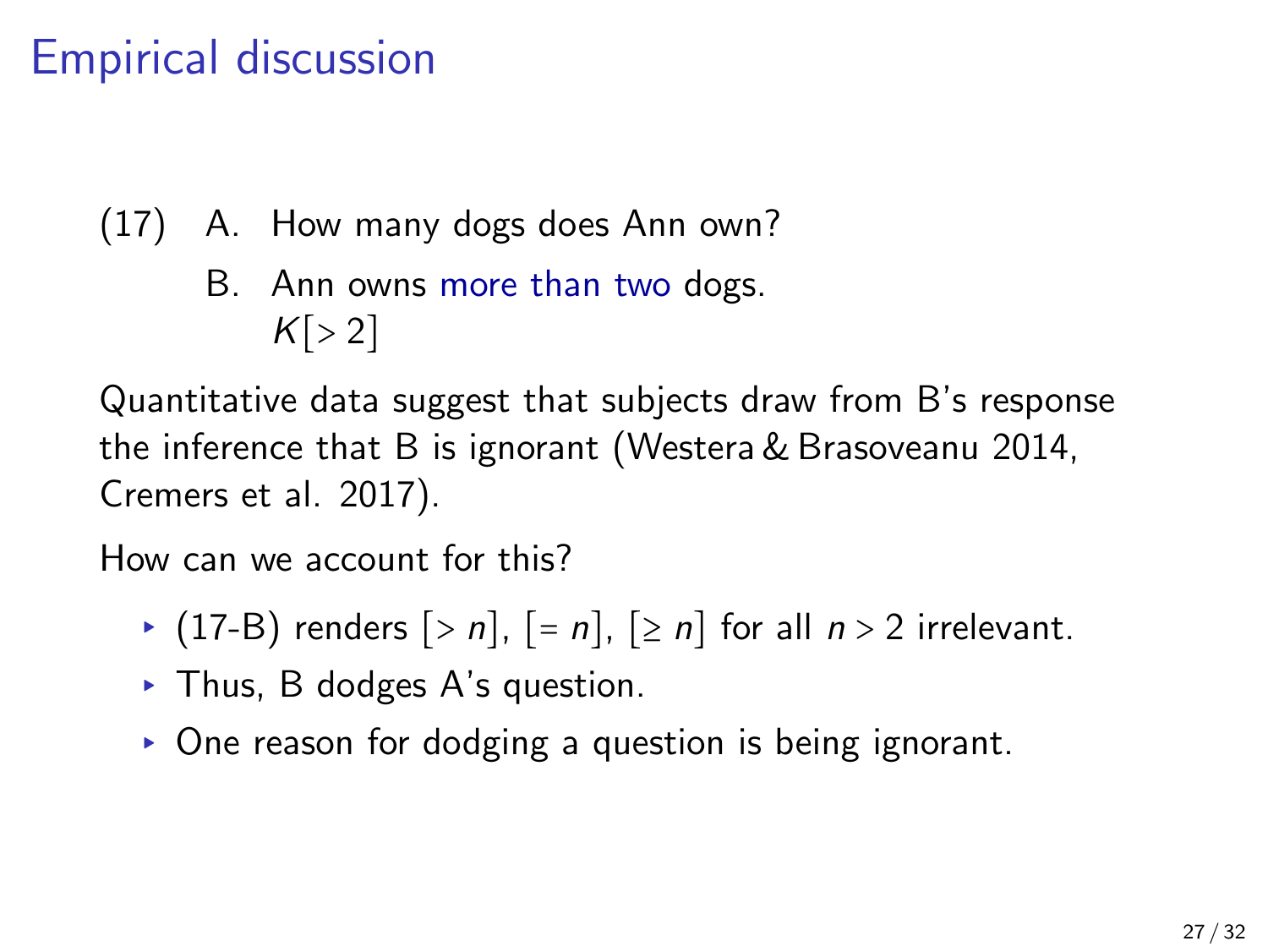# Empirical discussion, cont'd

We think that the experiments show that the context of a *how many* question a non-grammatically conveyed inference of ignorance can be made.

The speaker's discourse behavior (dodging the question) suggests ignorance.

We think that such behavior can often interpreted differently from being based in ignorance.

- (18) Q. How old are you?
	- $A_1$ . I'm more than 40.
	- $A_2$ . #I'm at least 40.
- (19) Q. How much did you pay for your new watch?  $A_1$ . I payed more than 1000 Euro.  $A_2$ #I payed at least 1000 Euro.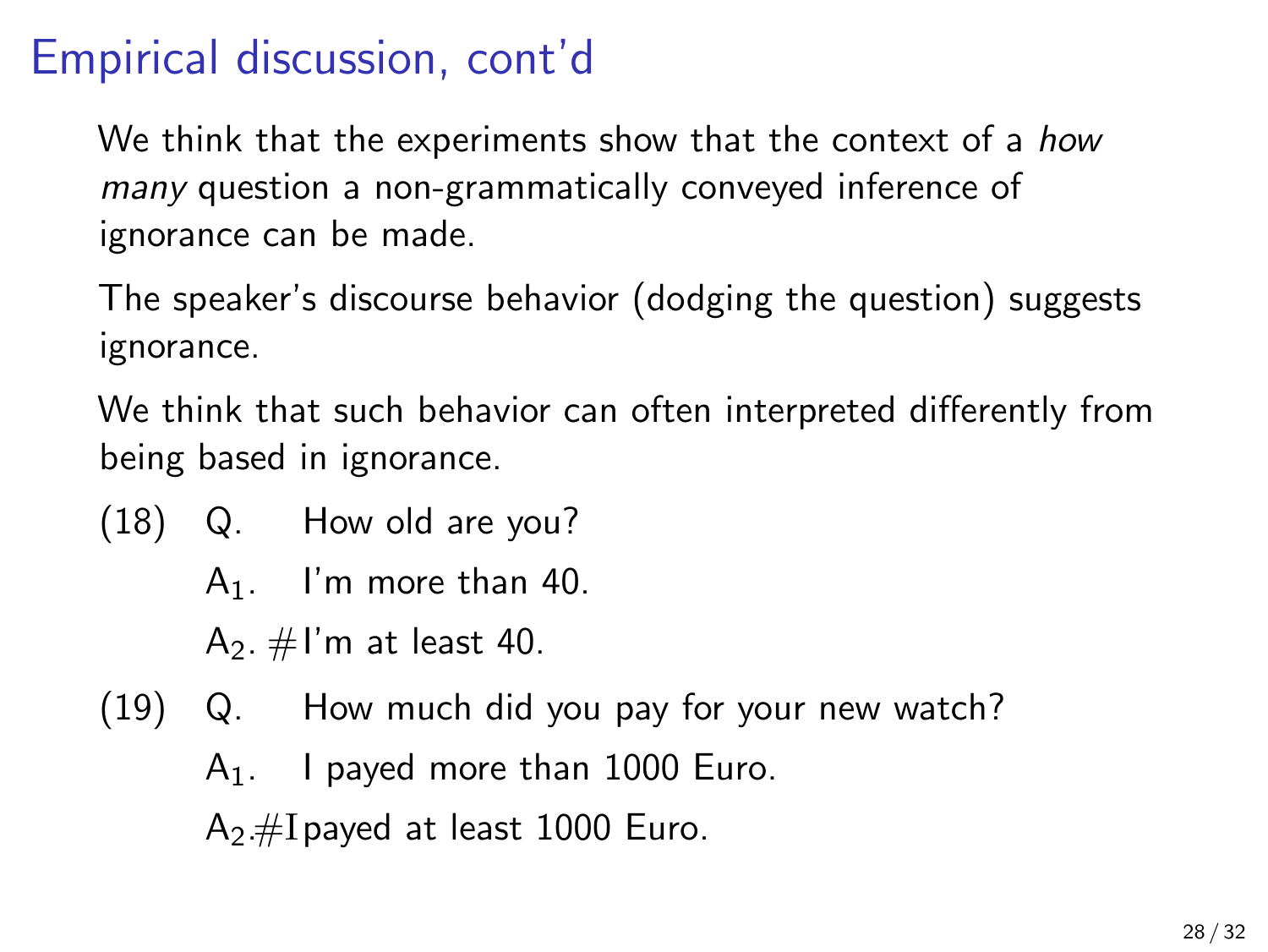Inferences of ignorance are not tied to linguistic behavior.

Situation: You know that Ann wants to tighten a single bolt on her bicycle. You see that she goes into the shed and comes out with three wrenches of different sizes. What do you conclude from her behavior? (She doesn't know the exact size of the bolt.)

We think that ignorance inferences in the context of *how many* questions might be of that type.

We hope to address this issue in future research.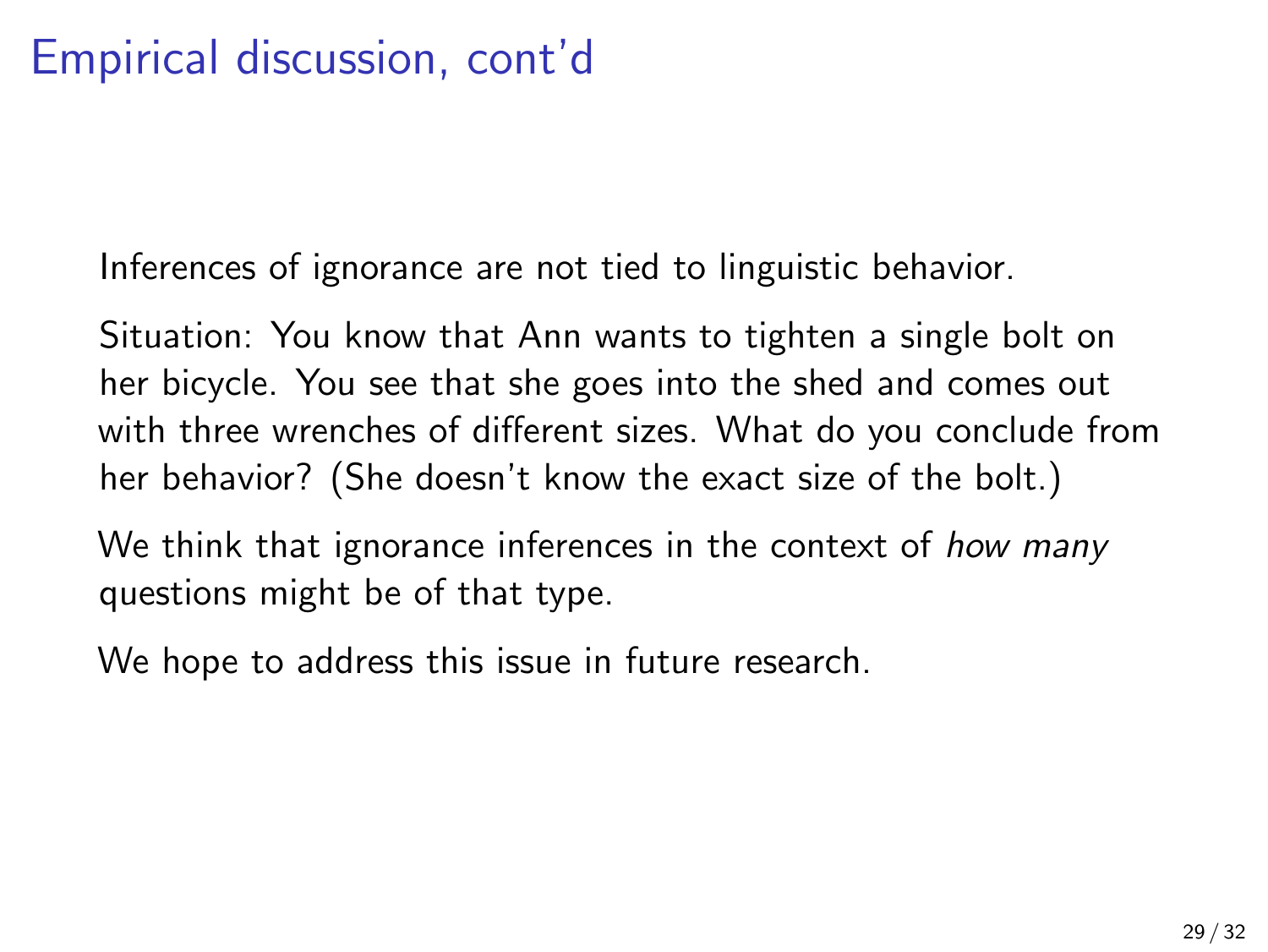## **Discussion**

- ▸ We suggest to amend the grammatical approach with the UDM and closure of relevance under belief.
- ▸ End result: no ignorance (or even ¬*Kϕ*) inferences for *more than* and only partial ignorance for *at least*. ✓
- ▸ Importantly, the difference between *more than* and *at least* follows from just the difference in their truth conditional content  $('> ' vs. '≥').$
- $\triangleright$  Therefore, our account generalizes to explain the class A/class B distinction.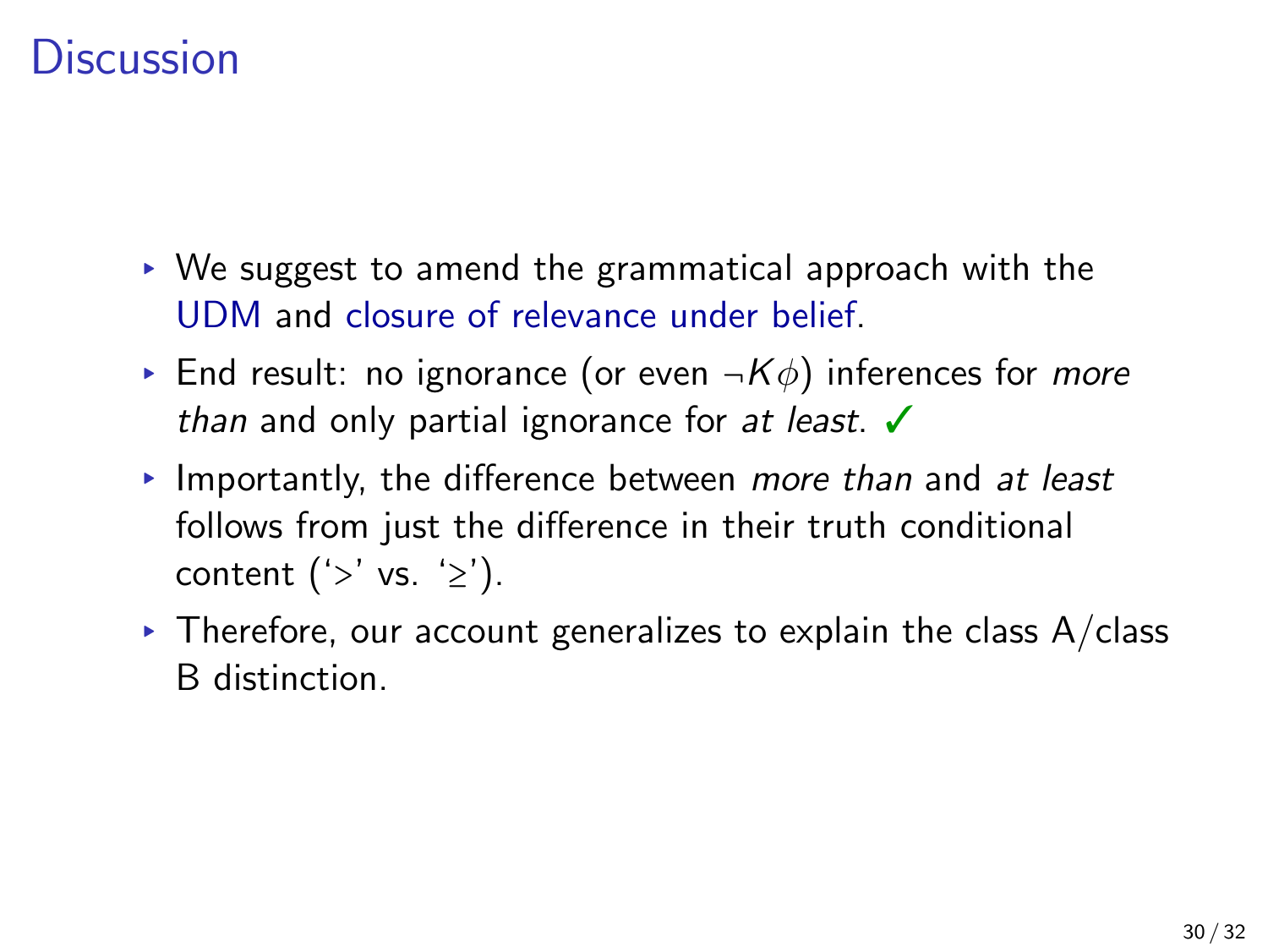#### THANK YOU!